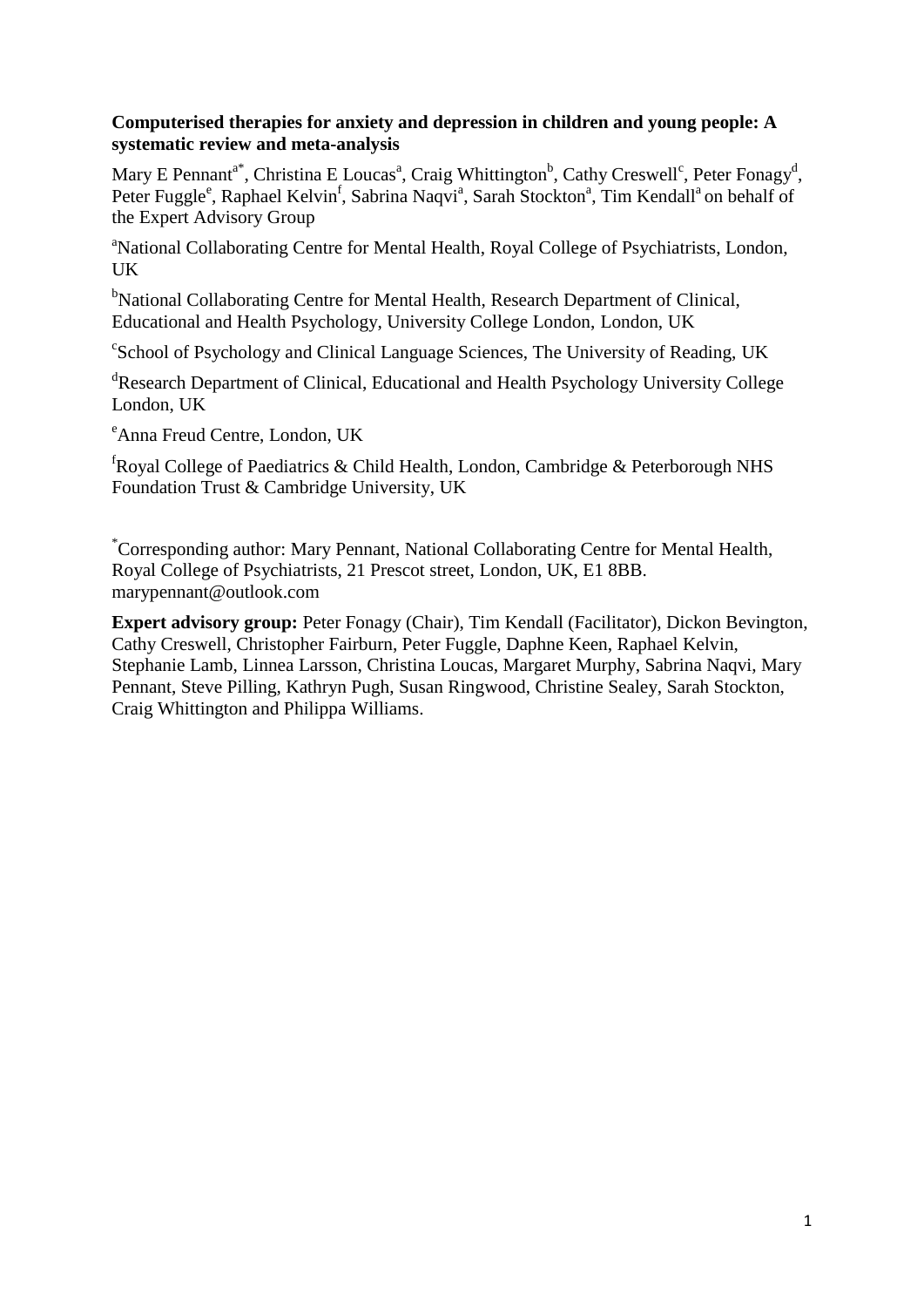## **Abstract**

One quarter of children and young people (CYP) experience anxiety and/or depression before adulthood, but treatment is sometimes unavailable or inadequate. Self-help interventions may have a role in augmenting treatment and this work aimed to systematically review the evidence for computerised anxiety and depression interventions in CYP aged 5-25 years old. Databases were searched for randomised controlled trials and 27 studies were identified. For young people (12-25 years) with risk of/diagnosed anxiety disorders or depression, computerised CBT (cCBT) had positive effects for symptoms of anxiety (SMD -0.77, 95% CI-1.45 to -0.09, k=6, N=220) and depression (SMD -0.62, 95% CI-1.13 to -0.11, k=7, N=279). In a general population study of young people, there were small positive effects for anxiety (SMD -0.15, 95% CI -0.26 to -0.03; N=1,273) and depression (SMD -0.15, 95% CI - 0.26 to -0.03; N=1,280). There was uncertainty around the effectiveness of cCBT in children (5-11 years). Evidence for other computerised interventions was sparse and inconclusive. Computerised CBT has potential for treating and preventing anxiety and depression in clinical and general populations of young people. Further program development and research is required to extend its use and establish its benefit in children.

Keywords: Anxiety; Depression; Meta-analysis; Child psychology; Adolescent psychology; Internet-delivered cognitive behavior therapy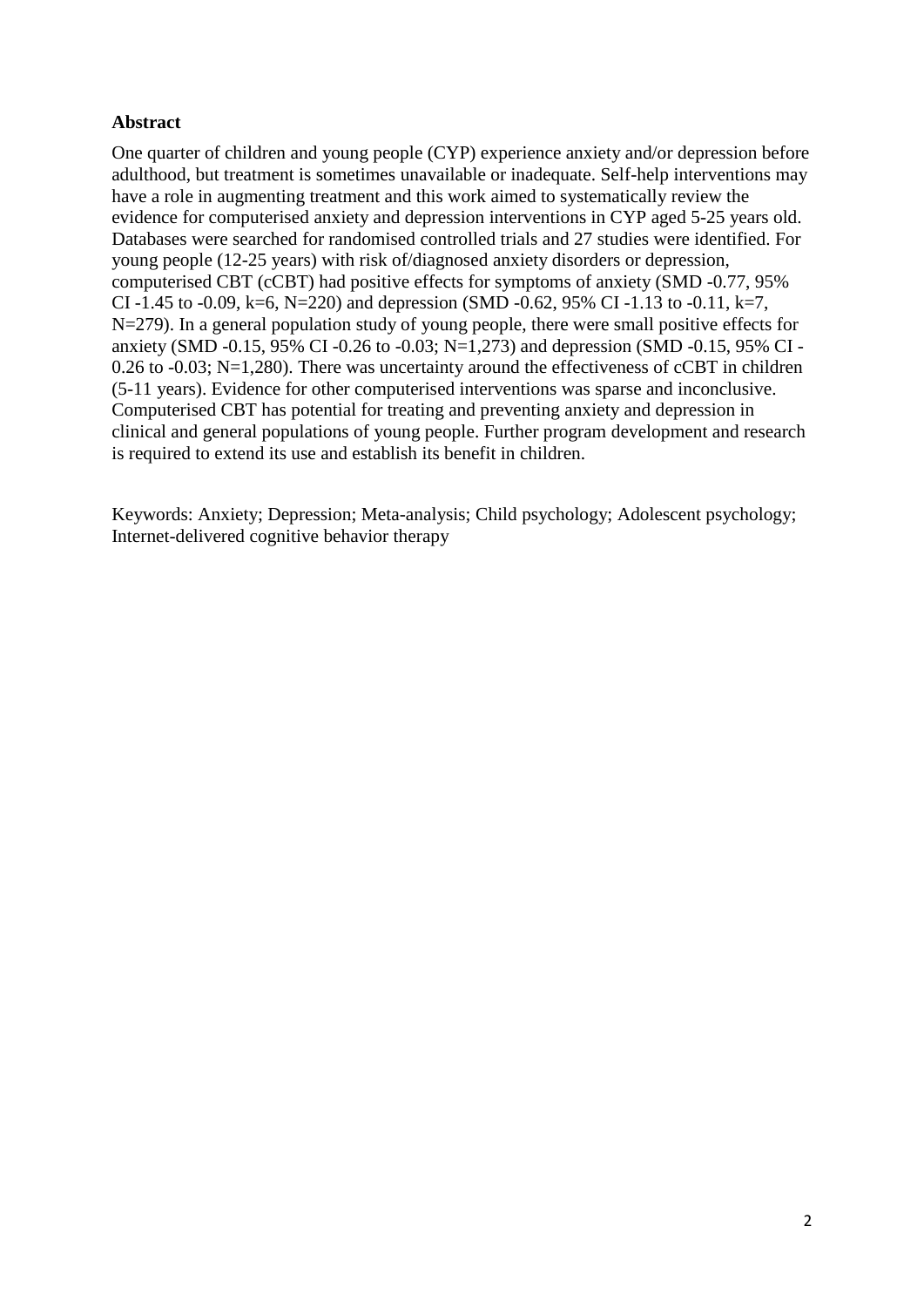## **Introduction**

One quarter of children and young people suffer anxiety disorders or depression by adulthood [\(Copeland, Shanahan, Costello, & Angold, 2011;](#page-12-0) [Kessler, Avenevoli, & Ries Merikangas,](#page-13-0)  [2001;](#page-13-0) [Lewinsohn, Hops, Roberts, Seeley, & Andrews, 1993\)](#page-13-1). Around 3% of children have an anxiety disorder at any one time, but rates of depression are relatively low (<1%) [\(Costello,](#page-12-1)  [Mustillo, Erkanli, Keeler, & Angold, 2003;](#page-12-1) [Ford, Goodman, & Meltzer, 2003\)](#page-12-2). In adolescence, rates of anxiety disorders remain similar and rates of depression rise to 3% [\(Costello et al., 2003;](#page-12-1) [Ford et al., 2003;](#page-12-2) [Lewinsohn et al., 1993\)](#page-13-1), with cumulative prevalence of anxiety disorders and depression of around 10% and 25% respectively by 18 years [\(Lewinsohn et al., 1993;](#page-13-1) [Merikangas, He, Burstein, et al., 2010\)](#page-14-0). Both anxiety disorders and depression in children and young people are associated with significant adverse mental health and life course outcomes, with the onset of the majority of adult anxiety disorders and depression occurring in childhood or adolescence [\(Kim-Cohen et al., 2003;](#page-13-2) [Pine, Cohen,](#page-14-1)  [Gurley, Brook, & Ma, 1998;](#page-14-1) [Woodward & Fergusson, 2001\)](#page-16-0). Collectively, these considerations highlight the significant public health burden of anxiety disorders and depression in children and young people, and the importance of access to effective treatment.

Guidelines that include children and young people recommend psychological interventions as a first line approach for anxiety disorders and depression [\(Connolly & Bernstein, 2007;](#page-12-3) [NICE., 2005a,](#page-14-2) [2005b,](#page-14-3) [2005c\)](#page-14-4). However, there is evidence that many children and young people with anxiety disorders and depression do not receive evidence-based treatment [\(Kataoka, Zhang, & Wells, 2002;](#page-13-3) [Merikangas, He, Brody, et al., 2010;](#page-13-4) [Stallard, Udwin,](#page-15-0)  [Goddard, & Hibbert, 2007;](#page-15-0) [Wang et al., 2007\)](#page-15-1). This may be due to a lack of symptom awareness, poor access to services or, where services are not provided, the cost of intervention. Where mental health services are delivered, these are commonly inadequate [\(Wang et al., 2007\)](#page-15-1). In the case of Cognitive Behavioural Therapy (CBT), which is recommended for the treatment of both anxiety disorders and depression in children and young people [\(Connolly & Bernstein, 2007;](#page-12-3) [NICE., 2005a,](#page-14-2) [2005b,](#page-14-3) [2005c\)](#page-14-4), barriers to treatment include a lack of training, infrastructure and funding [\(Gunter & Whittal, 2010;](#page-12-4) [Stallard et al., 2007\)](#page-15-0).

It has been proposed that self-help strategies may relieve some of the burden on health care services [\(Jorm & Griffiths, 2006\)](#page-13-5) and, with the increasing use of internet and computer technologies, the computerisation of psychological interventions appears a logical step to achieve the provision of cost-effective help to all. There is a relatively large amount of research showing the effectiveness of computerised therapy for anxiety and depression in adults [\(Andersson & Cuijpers, 2009;](#page-11-0) [Andrews, Cuijpers, Craske, McEvoy, & Titov, 2010;](#page-11-1) [Reger & Gahm, 2009\)](#page-14-5). Children and young people have shown favourable attitudes towards these types of intervention [\(Stallard, Velleman, & Richardson, 2010\)](#page-15-2), but systematic reviews of internet-based therapies in children and young people do not include recent research and cover a limited range of computerised therapies [\(Calear & Christensen, 2010;](#page-11-2) [Richardson,](#page-14-6)  [Stallard, & Velleman, 2010\)](#page-14-6). The current review aims to comprehensively review the evidence for all types of computerised therapy for anxiety and depression in children and young people.

#### **Methods**

#### *Study selection*

A systematic search for English language studies was conducted in the following databases from database inception to June 2013: Australian Education Index (AEI), Applied Social Sciences Index and Abstracts (ASSIA), British Education Index (BREI), British Humanities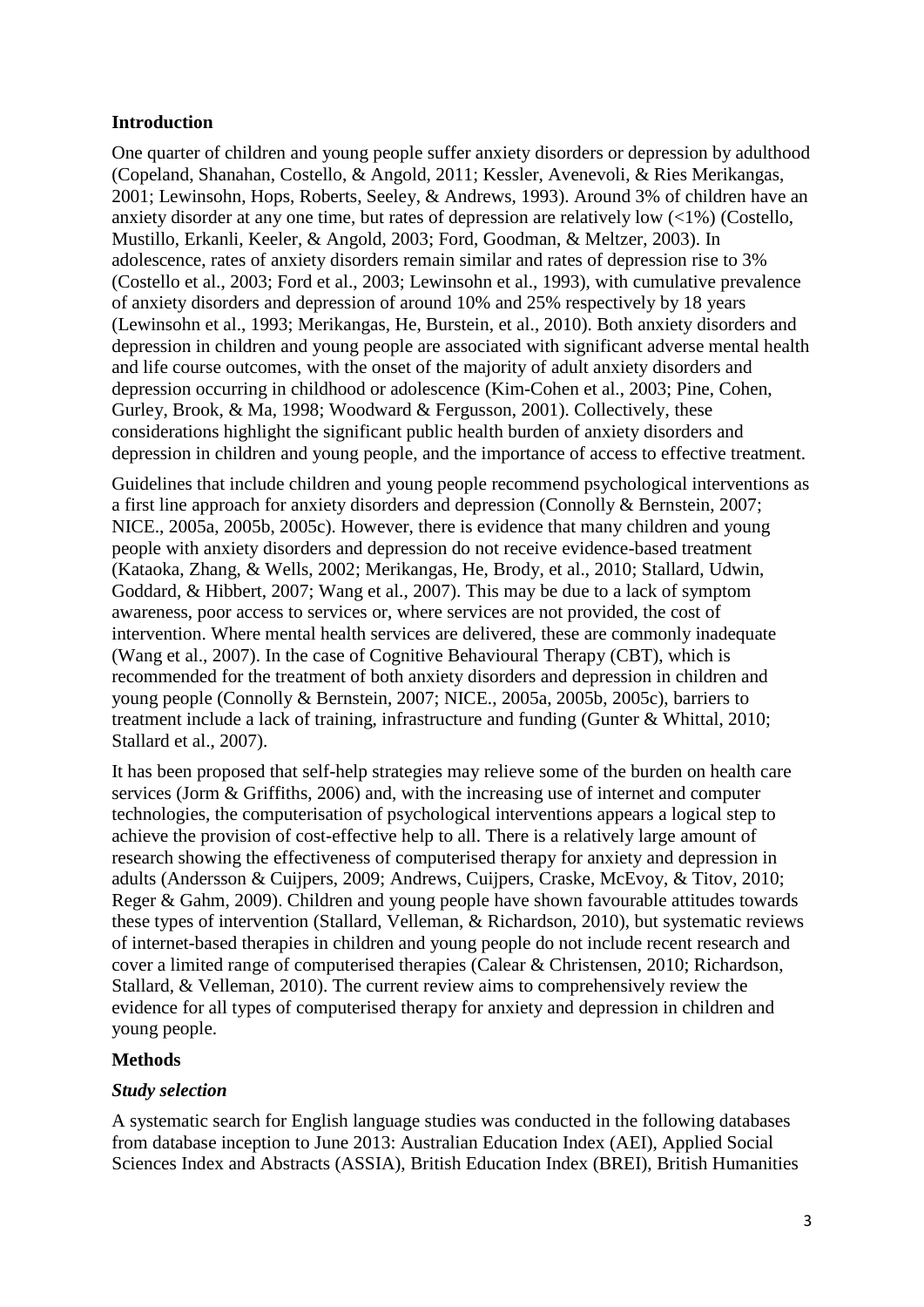Index (BHI), Education Resources in Curriculum (ERIC), Cochrane Central Database of Controlled Trials (CENTRAL) [Cochrane Library], Cumulative Index to Nursing and Allied Health Literature (CINAHL), Education Resources Information Center (ERIC), Embase, International Bibliography of Social Science (IBSS), Medline, PAIS International, PreMedline, PsycINFO, Social Services Abstracts (SSA) and Sociological Abstracts. Studies were identified using search terms for disorders of "anxiety or depression" appended to "computerised therapy" (see appendix 1 for details of the full list of search terms used). Reference lists of included studies and previous reviews were also searched for additional evidence. Citations were screened and hard copies of potentially relevant studies obtained.

#### *Inclusion criteria*

Randomised controlled trials of any computerised psychological therapies, for example, CBT, problem solving therapy and interpersonal psychotherapy, in children (5 to 11 years old) and young people (12 to 25 years old) (CYP) were included in the review. Computerised therapies could be delivered via the Internet, downloadable software, CD-ROMs or smartphone applications. Studies only including adults >25 years of age, or mixed populations where the mean age was >18 years, were excluded. Studies in CYP with diagnosed depression or an anxiety disorder, studies in at risk populations (with elevated depression or anxiety symptom scores) and studies of preventative interventions in general, non-clinical, populations were included. Studies of any computerised therapy were included, provided the majority of the intervention (>50%) was undertaken without the input of a therapist. Studies where a larger proportion of the intervention was delivered directly by a therapist (and not via a computer) were excluded from the review. Studies comparing an intervention with a non-therapeutic control (e.g. wait-list or no treatment) and studies comparing an intervention with another active intervention (e.g. face-to-face therapy), were included in the review. For the purposes of this review, we focused on outcomes that were a direct assessment of mental health and studies reporting only outcomes related to potential mechanisms of change (e.g. improvements in psychometric training tests) were not included.

## *Data extraction*

Data extraction was conducted by one reviewer and checked by a second and any disagreements were resolved by consensus. Information on participant and study characteristics and mental health outcomes were extracted into an excel spreadsheet, previously piloted on typical studies. Study characteristics included the country, setting, inclusion and exclusion criteria, duration and components of the intervention and control conditions, numbers of participants randomised, rates of attrition and sources of funding. Participant characteristics included age, gender, primary disorder and co-morbidities and baseline severity score. Data for self- (primary outcome) and clinician- (secondary outcome) rated outcomes were extracted. Where studies were relevant but data could not be obtained from the publication, authors were contacted to obtain the data. For interventions aimed at treating anxiety, the critical outcome was symptoms of anxiety and, for interventions aimed at treating depression, the critical outcome was symptoms of depression. For interventions aimed at treating both anxiety and depression, symptoms of anxiety and depression were included.

## *Quality assessment*

Risk of bias for each study was assessed with the Cochrane tool [\(Higgins & Green, 2011\)](#page-13-6) by one reviewer and checked by a second and any disagreements were resolved by consensus. This tool assesses risk of bias in randomised controlled trials in domains relating to the allocation of participants to groups (selection bias), exposure to care or other factors in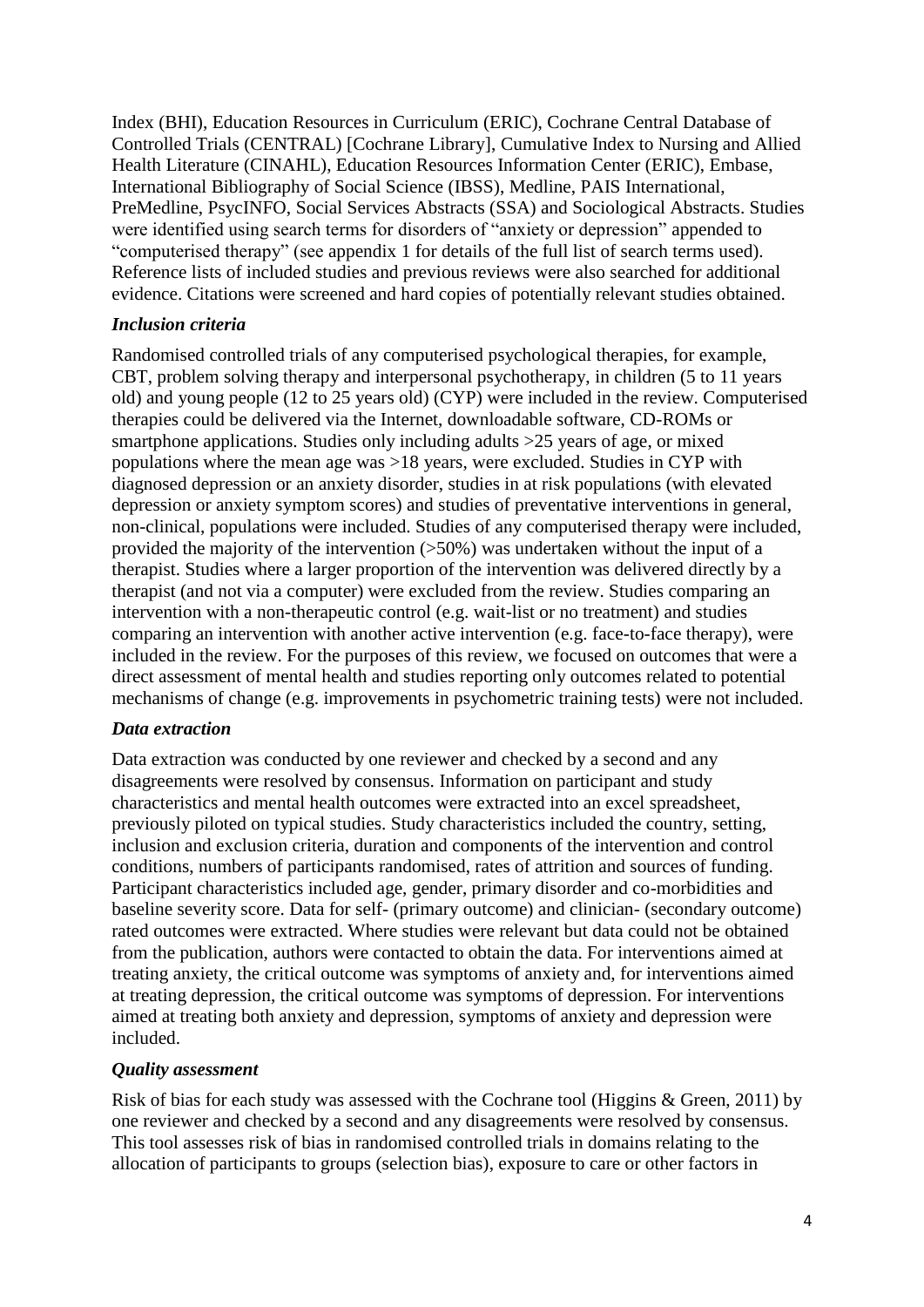addition to the intervention of interest (performance bias), independence of outcome assessment (detection bias) and the presence of loss to follow-up (attrition bias) and selective outcome reporting (reporting bias). The overall risk of bias was judged on the basis of whether any source of bias was likely to have had a significant impact on the findings (not simply on a count of the number of sources of bias). The overall quality of the evidence for each outcome was assessed using the GRADE approach [\(Guyatt, Oxman, Schunemann,](#page-12-5)  [Tugwell, & Knottnerus, 2011\)](#page-12-5). Evidence was downgraded by one or two levels based on the following factors: a) risk of bias, b) inconsistency of results (heterogeneity between study effect sizes; defined as  $I^2 > 50\%$ ), c) indirectness (poor applicability) of the population, intervention, control or outcomes (e.g. when the intervention involved significant therapist input), d) imprecision of results (judged to be poor when the number of participants was less than the optimum information size, conservatively assumed to be N=400) or e) suspected publication bias. In cases where risk of bias and indirectness were not considered severe enough to warrant downgrading for each, outcomes were downgraded once for the combination of weaknesses. After all factors had been considered, certainty in the effect estimates was categorised as: 1) 'high' (very certain that the true effect lies close to that of the estimate of the effect); 2) 'moderate' (moderately certain of the effect estimate and the true effect is likely to be close to the estimate of the effect, but there is a possibility that it is substantially different); 3) 'low' (certainty of the effect estimate is limited and the true effect may be substantially different from the estimate of the effect); or 4) 'very low' (very little certainty of the effect estimate and the true effect is likely to be substantially different from the estimate of effect) [\(Balshem et al., 2011\)](#page-11-3).

#### *Data analysis*

Data were entered into RevMan [\(The Cochrane Collaboration, 2012\)](#page-15-3) and, where possible, random effects meta-analysis was conducted to summarise findings using the standardised mean difference (SMD). Where data were available, post-treatment means and standard deviations (SD) were compared. In the absence of means and SD, where p values for posttreatment comparisons were available, these were converted into SMD so that data could be combined in the meta-analysis. The  $I^2$  statistic [\(Higgins & Thompson, 2002\)](#page-13-7) was calculated to assess the degree of heterogeneity within meta-analyses and, where  $I^2$  exceed 50%, formal investigation of heterogeneity was conducted. Studies of children (5-11 years) and young people (12-25 years) were considered separately in the analysis. Comparisons of interventions with non-therapeutic controls e.g. waiting list or no treatment, were grouped together in the analysis. Comparisons of computerised interventions with other therapeutic interventions were grouped separately.

For studies of computerised CBT (cCBT) in young people, subgroup analysis was conducted to try to explain the observed heterogeneity. Previous work has indicated that the degree of therapist input may be an important moderating factor in the effectiveness of computerised programs [\(Griffiths, Farrer, & Christensen, 2010\)](#page-12-6) and this was therefore pre-specified as an a priori investigation of heterogeneity. Studies of cCBT for anxiety and depression were classified as 'low' (no contact with therapists for the majority of sessions), 'some' (indirect contact e.g. weekly emails or phone conversations) or 'high' (therapist was in attendance at the time of program use) therapist input and subgroup analysis was conducted to determine whether the degree of therapist input was a source of heterogeneity. Due to the large amount of unexplained heterogeneity remaining, a post hoc subgroup analysis was also conducted, to investigate the effect of age (studies of young people aged 12-18 versus 18-25 years) and severity (young people with only elevated symptom scores versus those with diagnosed disorders).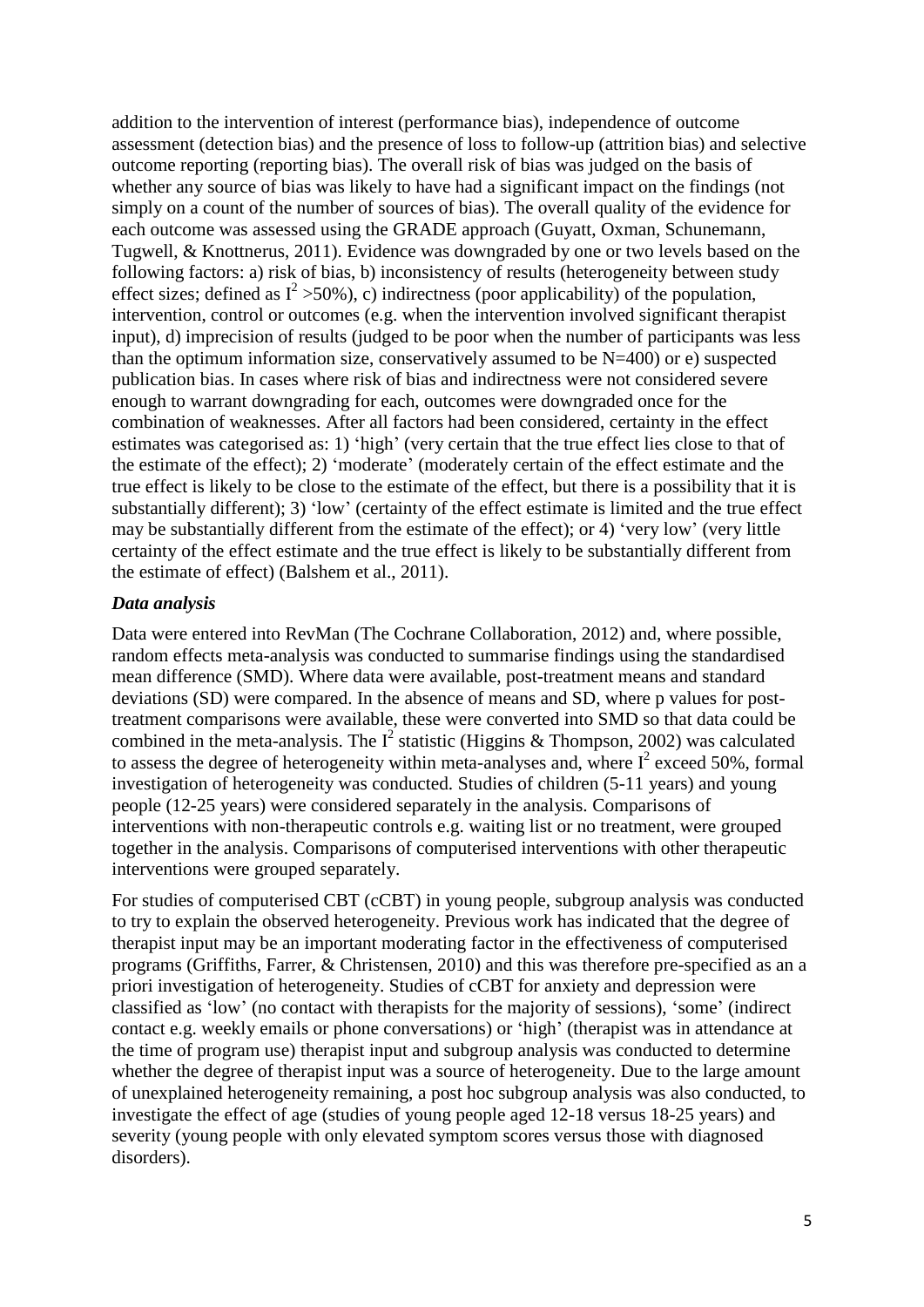## **Results**

## *Study selection*

Of 9,330 citations obtained through the searches, 6,989 remained after removing duplicates and, on screening, 6,798 were excluded as there was sufficient information in the abstract to be certain that they were not relevant to the review. 195 were selected for hard-copy review. Of these, 168 were excluded because they did not meet the inclusion criteria (detailed above) for the intervention (N=89), population (N=42), study design (N=12) or outcomes (N=18), or because data could not be obtained from publications  $(N=7)$  (Figure 1). Twenty seven studies were included in the review (Table 1).

## *Study characteristics*

## *cCBT*

Fourteen studies investigated the efficacy of ten computerised cognitive behavioural therapy (cCBT) programs for anxiety disorders and/or depression. These programs implemented CBT through a variety of approaches, some using relatively straight-forward replications of CBT in a computerised format, and some using more dynamic, gaming-type, approaches. Two of these programs were for anxiety disorders in children: BRAVE for children-ONLINE [\(March, Spence, & Donovan, 2009\)](#page-13-8) and Camp Cope-A-Lot [\(Khanna & Kendall, 2010\)](#page-13-9) and both were evaluated in populations at high risk of, or diagnosed, anxiety disorder. Eight programs were for young people. Two of these programs were for anxiety disorders: BRAVE for teenagers-ONLINE [\(Spence et al., 2011\)](#page-15-4) and Cool Teens [\(Wuthrich et al., 2012\)](#page-16-1) and both were conducted with populations diagnosed with a range of anxiety disorders. Three programs were for depression: The Journey [\(Stasiak, Hatcher, Frampton, & Merry, 2014\)](#page-15-5), SPARX [\(Fleming, Dixon, Frampton, & Merry, 2012;](#page-12-7) [Merry et al., 2012\)](#page-14-7) and Mood Helper [\(Clarke et al., 2009\)](#page-12-8) and were conducted in populations at high risk of [\(Clarke et al., 2009;](#page-12-8) [Fleming et al., 2012;](#page-12-7) [Merry et al., 2012\)](#page-14-7) or diagnosed with [\(Stasiak et al., 2014\)](#page-15-5) depression. Two programs were for both anxiety disorders and depression: MoodGym [\(Calear,](#page-12-9)  [Christensen, Mackinnon, Griffiths, & O'Kearney, 2009;](#page-12-9) [Ellis, Campbell, Sethi, & O'Dea,](#page-12-10)  [2011;](#page-12-10) [Sethi, 2013;](#page-14-8) [Sethi, Campbell, & Ellis, 2010\)](#page-14-9) and Think Feel Do [\(Stallard, Richardson,](#page-15-6)  [Velleman, & Attwood, 2011\)](#page-15-6) and were conducted in a general population of young people [\(Calear et al., 2009\)](#page-12-9) or populations at risk of depression or an anxiety disorder [\(Ellis et al.,](#page-12-10)  [2011;](#page-12-10) [Sethi, 2013;](#page-14-8) [Sethi et al., 2010\)](#page-14-9). One program was specifically for young adults with a diagnosis of social anxiety disorder (unnamed) [\(Tillfors et al., 2011\)](#page-15-7).

Of the two studies of cCBT in children, one was considered to have high therapist input [\(Khanna & Kendall, 2010\)](#page-13-9) and the other was considered to have some therapist input [\(March](#page-13-8)  [et al., 2009\)](#page-13-8). All studies of cCBT for anxiety in young people were considered to have some therapist input [\(Spence et al., 2011;](#page-15-4) [Wuthrich et al., 2012\)](#page-16-1). Of the studies of cCBT for depression in young people, all were considered to have low therapist input [\(Clarke et al.,](#page-12-8)  [2009;](#page-12-8) [Fleming et al., 2012;](#page-12-7) [Stasiak et al., 2014\)](#page-15-5). For cCBT for both anxiety and depression in young people, in the general population study [\(Calear et al., 2009\)](#page-12-9), there was low therapist input, but all studies in populations at risk of anxiety and depression were considered to have some therapist input [\(Ellis et al., 2011;](#page-12-10) [Sethi, 2013;](#page-14-8) [Sethi et al., 2010;](#page-14-9) [Stallard et al., 2011\)](#page-15-6).

## *Attention bias modification and cognitive bias modification of interpretations*

Three studies were of attention bias modification (ABM). ABM is based on the principle that anxious individuals have a bias in attention towards threat stimuli and aims to alter this bias by training individuals to seek positive stimuli out of groups of negative stimuli. In all three studies, this was done using the Dot Probe Task, where individuals were trained to attend to non-threatening faces presented alongside threatening faces. One study was in young people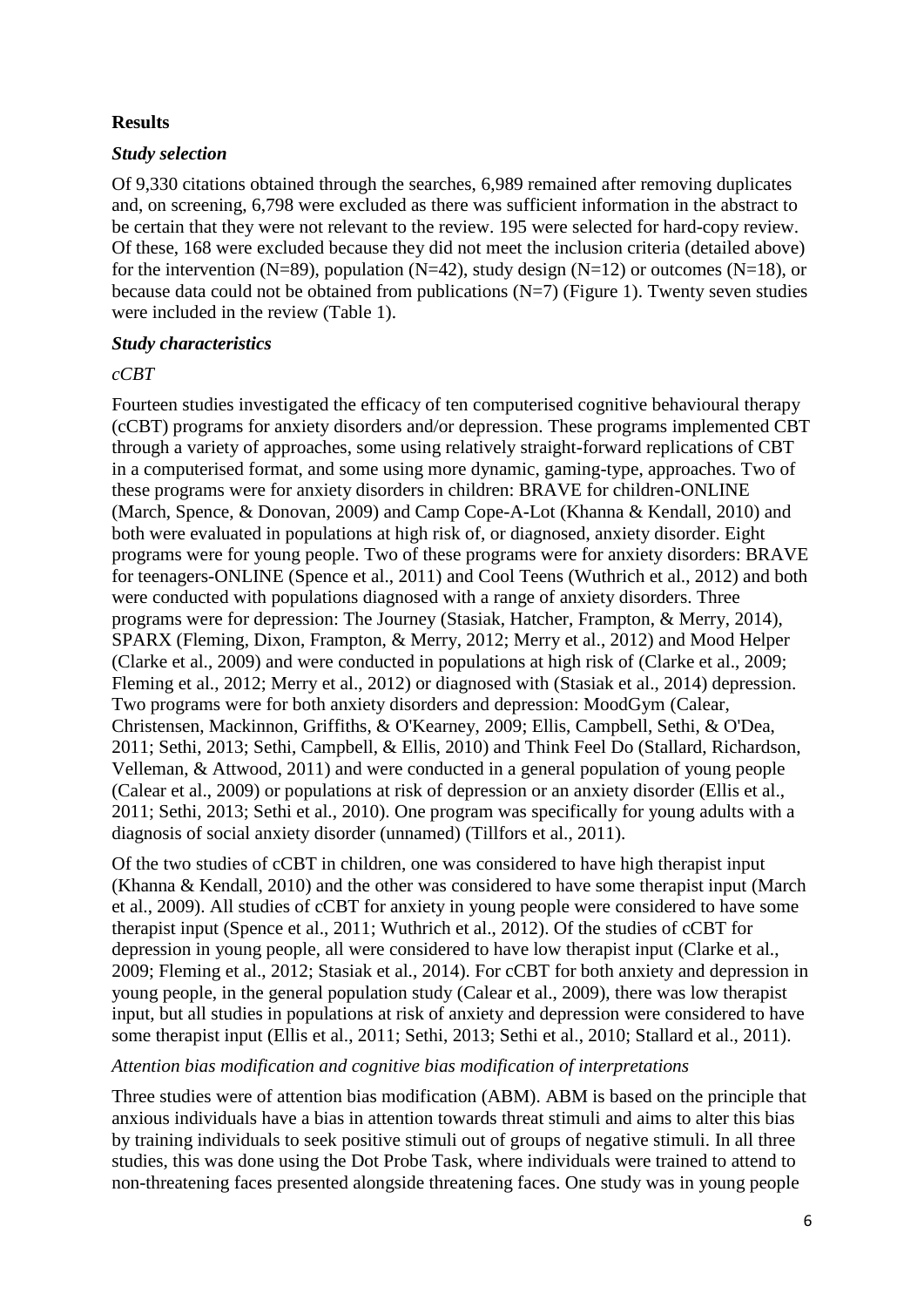at risk of social anxiety [\(Li, Tan, Qian, & Liu, 2008\)](#page-13-10), and the remaining two were in children at risk of [\(Bar-Haim, Morag, & Glickman, 2011\)](#page-11-4) or diagnosed with [\(Waters, Pittaway, Mogg,](#page-15-8)  [Bradley, & Pine, 2013\)](#page-15-8) anxiety disorders in general. Five studies were of cognitive bias modification of interpretations (CBM-I). These studies used sentence completion tasks to modify bias in interpretation of ambiguous information (participants added words into gaps in sentences in a way that made them positive interpretations in order to proceed to the next sentence). One CBM-I study was in young people with anxiety disorders [\(Fu, Du, Au, & Lau,](#page-12-11)  [2013\)](#page-12-11), one in an unselected general population of young people [\(Salemink & Wiers, 2011\)](#page-14-10), one in young people with diagnosed depression [\(Micco, Henin, & Hirshfeld-Becker, 2013\)](#page-14-11), one in young people at risk of developing OCD [\(Clerkin & Teachman, 2011\)](#page-12-12) and one in young people with spider phobia [\(Teachman & Addison, 2008\)](#page-15-9). One study was of combined ABM and CBM-I in young people with social and/or test anxiety [\(Sportel, de Hullu, de Jong,](#page-15-10)  [& Nauta, 2013\)](#page-15-10).

#### *Other computerised interventions*

One study was of computerised problem solving therapy (cPST) in young people at risk of anxiety and depression [\(Hoek, Schuurmans, Koot, & Cuijpers, 2012\)](#page-13-11), where participants completed exercises, such as devising problem-solving strategies and developing plans for future solutions. One study was of a mobile phone application in young people with psychological distress [\(Kauer et al., 2012\)](#page-13-12), where participants were prompted to enter data on mood, life events and lifestyle. Data was reported and later reviewed with their GP. One study was of computerised exposure for spider phobia in children and young people [\(Muris,](#page-14-12)  [Merckelbach, Holdrinet, & Sijsenaar, 1998\)](#page-14-12), where participants were presented with spiders ranging from low- to high-fear potential on a computer screen. One study was of a CBT website for adolescents at risk of PTSD, where cognitive and resiliency theory-based information and exercises were provided to normalise and promote recovery [\(Cox, Kenardy,](#page-12-13)  [& Hendrikz, 2010\)](#page-12-13).

## *Evidence quality*

Based on the GRADE approach, confidence in the evidence for each outcome is shown in Table 2 (outcomes compared to non-therapeutic control) and Table 3 (outcomes compared to an active intervention). Some cCBT studies were associated with risk of bias, frequently due to a lack of participant and outcome assessor blinding. Some studies used a waitlist control group and/or had additional therapist input alongside the program and these aspects were considered to introduce indirectness. In the overall assessment of evidence quality, most outcomes were downgraded for sub-optimal sample size, risk of bias or indirectness, or a combination of these. In some cases, there was important heterogeneity in the meta-analysis and these outcomes were also downgraded for inconsistency.

## *Outcomes*

The effect sizes for the self- and, where reported, clinician-rated outcomes for each intervention are shown in Table 2 and Table 3.

#### *Anxiety*

In the two trials of cCBT in children with diagnosed anxiety disorders, there was a favourable effect on anxiety for cCBT compared with a non-therapeutic control (computer-assisted education, support and attention program or waitlist) when rated by clinicians, but was inconclusive when self-rated (Table 2, Figure 2). Only one of these trials compared cCBT to face-to-face CBT, and interventions had similar effects on self- and clinician-rated anxiety severity (Table 3, Figure 3). Confidence in the evidence for all these comparisons was low.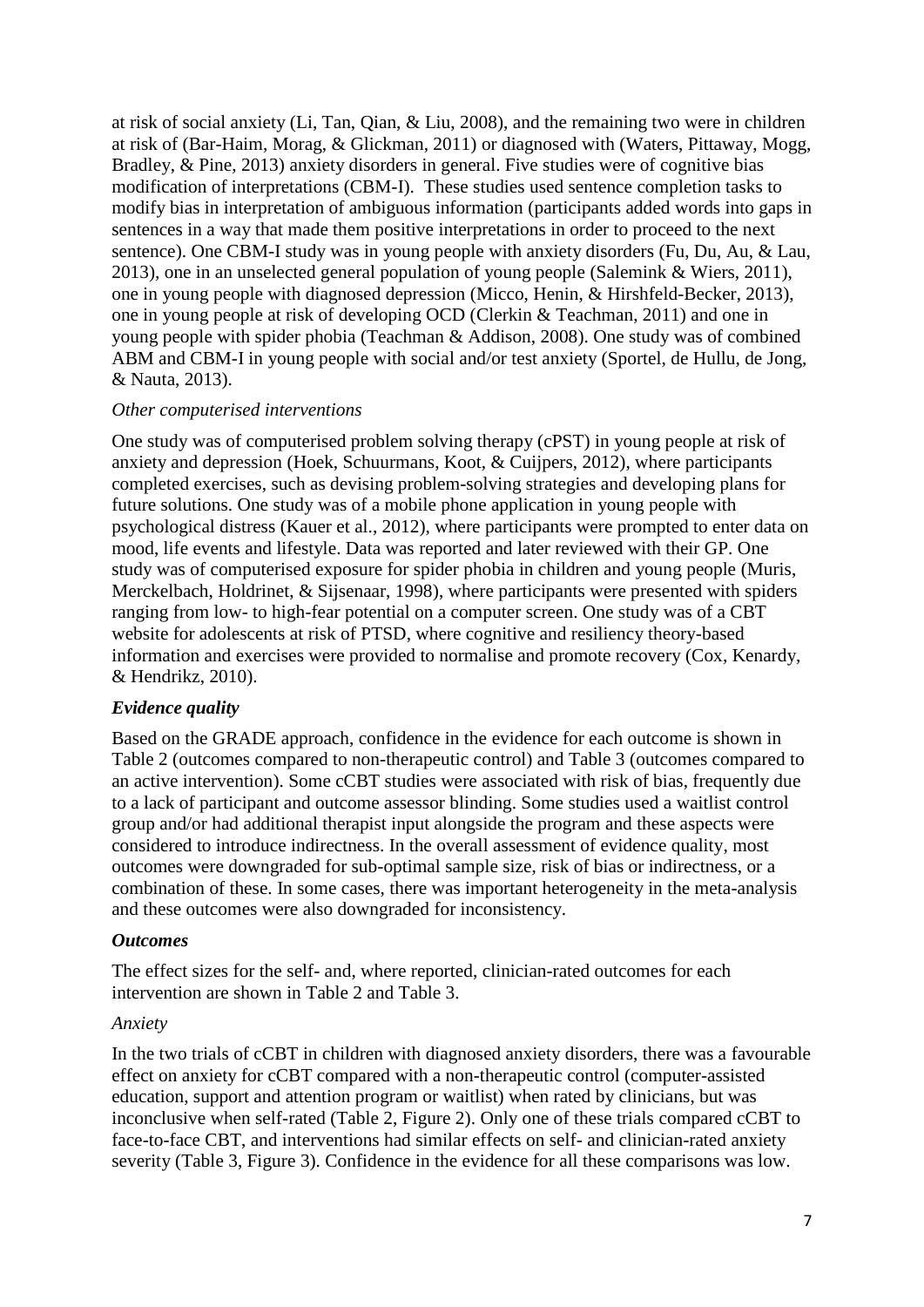In the six trials of young people diagnosed with anxiety disorders or with elevated anxiety scores, the evidence favoured cCBT when compared to a non-therapeutic control (waitlist or no treatment) for self-rated anxiety (Table 2, Figure 2), but confidence in the evidence was low. Two of the studies, reported clinician-rated severity and evidence favoured cCBT compared to the waitlist control (Table 3, Figure 3). When compared to face-to-face CBT, cCBT had similar effects in three trials on self-rated anxiety and, in one trial, on clinicianrated anxiety (Table 3, figure 3), but confidence in the evidence for these comparisons was low.

In a general population study of young people, cCBT gave a small improvement in self-rated anxiety compared to the waitlist control (Table 2, Figure 4) and confidence in the evidence was moderate.

Comparisons of ABM, CBM-I, cPST and a mobile phone application with non-therapeutic controls generally showed inconclusive findings (Figure 2). In one trial that reported clinician-rated severity scores, anxiety improved following ABM compared with control (Table 2), but confidence in the evidence was low.

## *Depression*

In the seven trials of young people with depression or with elevated depression scores, cCBT improved self-rated depression compared with non-therapeutic controls (waitlist, no treatment, treatment as usual or computerised attention program) (Table 2, Figure 5). In two of these trials, depression severity was also assessed by clinicians and showed a large effect in favour of cCBT, but the finding was inconclusive (Table 2). Confidence in the evidence was low for both outcomes.

In two trials, cCBT was compared with face-to-face CBT and the effect favoured face-to-face therapy for self-rated symptoms of depression (Table 3, Figure 3). In one trial, cCBT was compared with face-to-face counselling and interventions had similar effects on self- and clinician-rated depression severity (Table 3, Figure 3). Again, confidence in the evidence was low.

In a general population study of young people, cCBT gave a small improvement in self-rated depression symptoms compared to the waitlist control (Table 2, Figure 4) and confidence in the evidence was moderate.

In single studies of CBM-I, cPST and the mobile phone application, the evidence suggested little difference on self-rated depression compared with non-therapeutic controls (Table 2, Figure 5), but the estimates were imprecise and confidence in the evidence was low.

## *Social anxiety*

Studies of computerised interventions for social anxiety generally showed inconclusive findings (Table 2, Figure 6). In one trial of cCBT for social anxiety compared to a waitlist control in young people, self-rated social anxiety symptoms were improved, but confidence in the evidence was low.

## *Phobia, OCD and PTSD*

No interventions for phobia, OCD or PTSD showed benefits compared with non-therapeutic controls (Table 2, Figure 7) or equivalence with active interventions (Table 3, Figure 3), but estimates were imprecise and confidence in the evidence for some comparisons was very low.

*cCBT for anxiety or depression in young people subgroup analysis*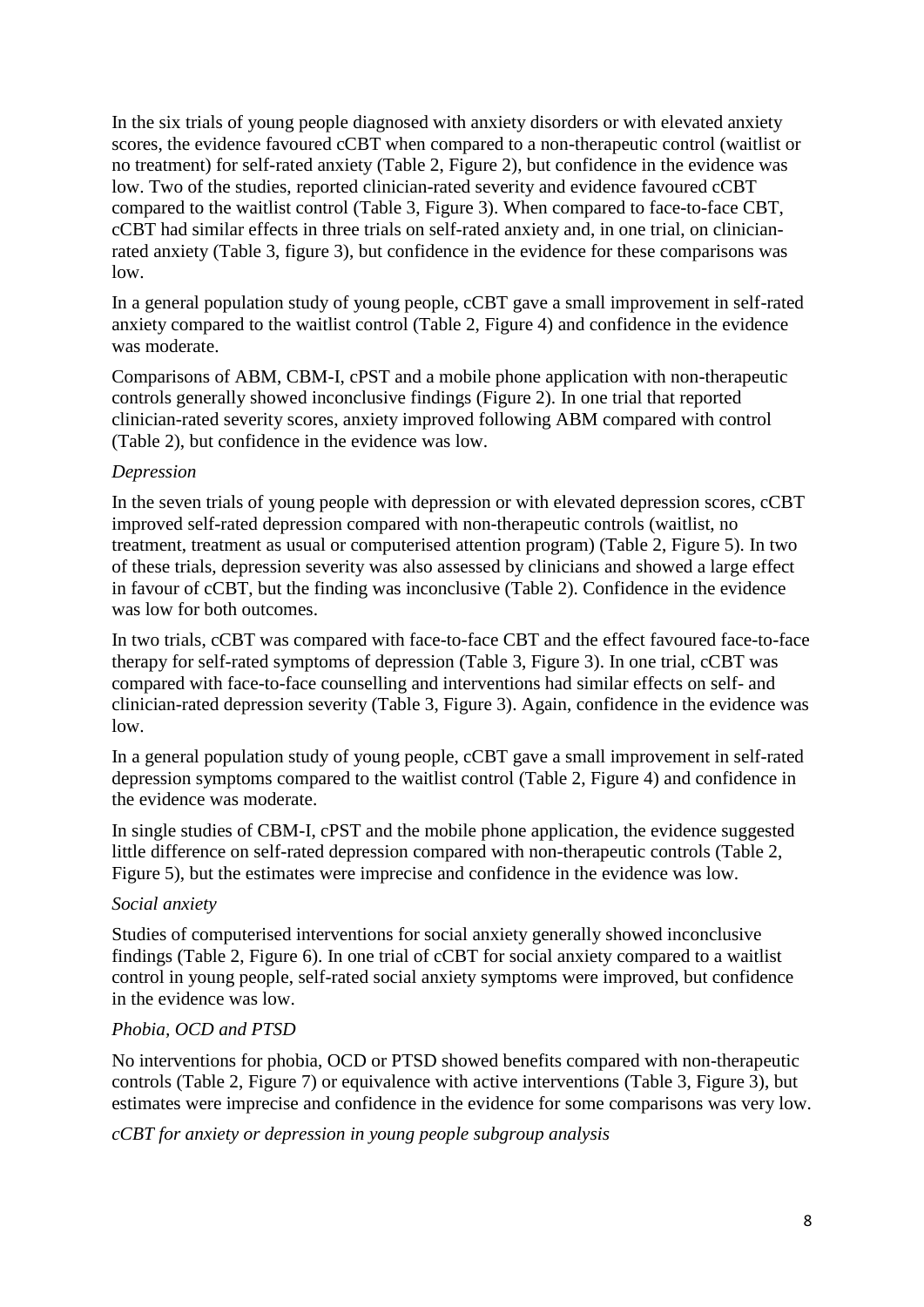To explore the heterogeneity observed in studies of cCBT for young people, studies were subgrouped according to the degree of therapist input (a priori investigation) and participant severity and age (post-hoc investigations).

All studies of cCBT for anxiety in young people were classed as having some therapist input and therefore none of the observed heterogeneity could be explained by this factor. Three studies of cCBT for depression in young people were classed as having low therapist input and four were classed as having some therapist input, but there was no conclusive difference between subgroups ( $I^2$  for subgroup differences=0%). Heterogeneity remained in both the low therapist input (SMD -0.39, 95% CI -0.86 to -0.08, k=3, N=173,  $I^2$ =48%) and some therapist input (SMD -0.78, 95% CI -1.70 to 0.14, k=4, N=106,  $I^2$ =78%) subgroups, suggesting that there were other important sources of heterogeneity.

In the studies of cCBT for anxiety, there were significantly greater effects  $(p=0.005)$  for the three studies (N=91) in young people with only elevated symptom scores (SMD -1.43, 95% CI -2.05 to -0.80) compared with the three studies  $(N=129)$  of young people with diagnosed anxiety disorders, in whom the effect of the intervention was not significant (SMD -0.20, 95% CI -0.78 to 0.38). However, for studies of cCBT for depression, although there was a trend towards an increased effect in undiagnosed populations, there was no significant difference between subgroups  $(p=0.21)$ .

In studies of cCBT for anxiety, a moderating effect was also observed for age, where intervention effect was greater in studies in young people aged 18-25 years compared to those in young people aged 12-17 years (p for subgroup differences=0.005). However, these were the same subgroups of studies as for severity. There was no moderating effect observed when studies of cCBT for depression were subgrouped by age (p for subgroup differences=0.81).

## *Iatrogenic effects*

Iatrogenic effects were not reported by the included studies except for one cCBT study [\(Merry et al., 2012\)](#page-14-7), where it was report that there were no differences in possible intervention-related adverse effects between intervention and control groups.

## **Discussion**

The review highlighted the potential benefit of cCBT programs for treating anxiety and depression in young people. Anxiety and depression were improved with medium effect sizes in mild to moderately anxious or depressed populations and also with small effect sizes in general populations, indicating potential public health as well as treatment benefits for these types of programs. cCBT for social anxiety disorder in young people showed some indication of being effective but data came from one small study and further research would be needed to confirm this finding. For cCBT programs for anxiety disorders in children, there were less data and the evidence was weaker than for cCBT in young people.

There was limited evidence for other (non cCBT) interventions. Although attention bias modification and cognitive bias modification of interpretations have been shown to improve outcomes of attention and interpretation bias [\(Beard, Sawyer, & Hofmann, 2012;](#page-11-5) [Lau, 2013\)](#page-13-13), no conclusive benefits were observed for direct measurements of anxiety or depression in the studies reviewed. The duration of training in some trials was short (single session) and the volume of evidence for any single indication was low. No other computerised therapy interventions for depression or anxiety disorders appeared to show much promise, largely because the evidence is lacking. As such, the true benefit of the interventions identified (computerised problem solving therapy, mobile phone self-monitoring, computerised exposure and a CBT website) cannot currently be determined.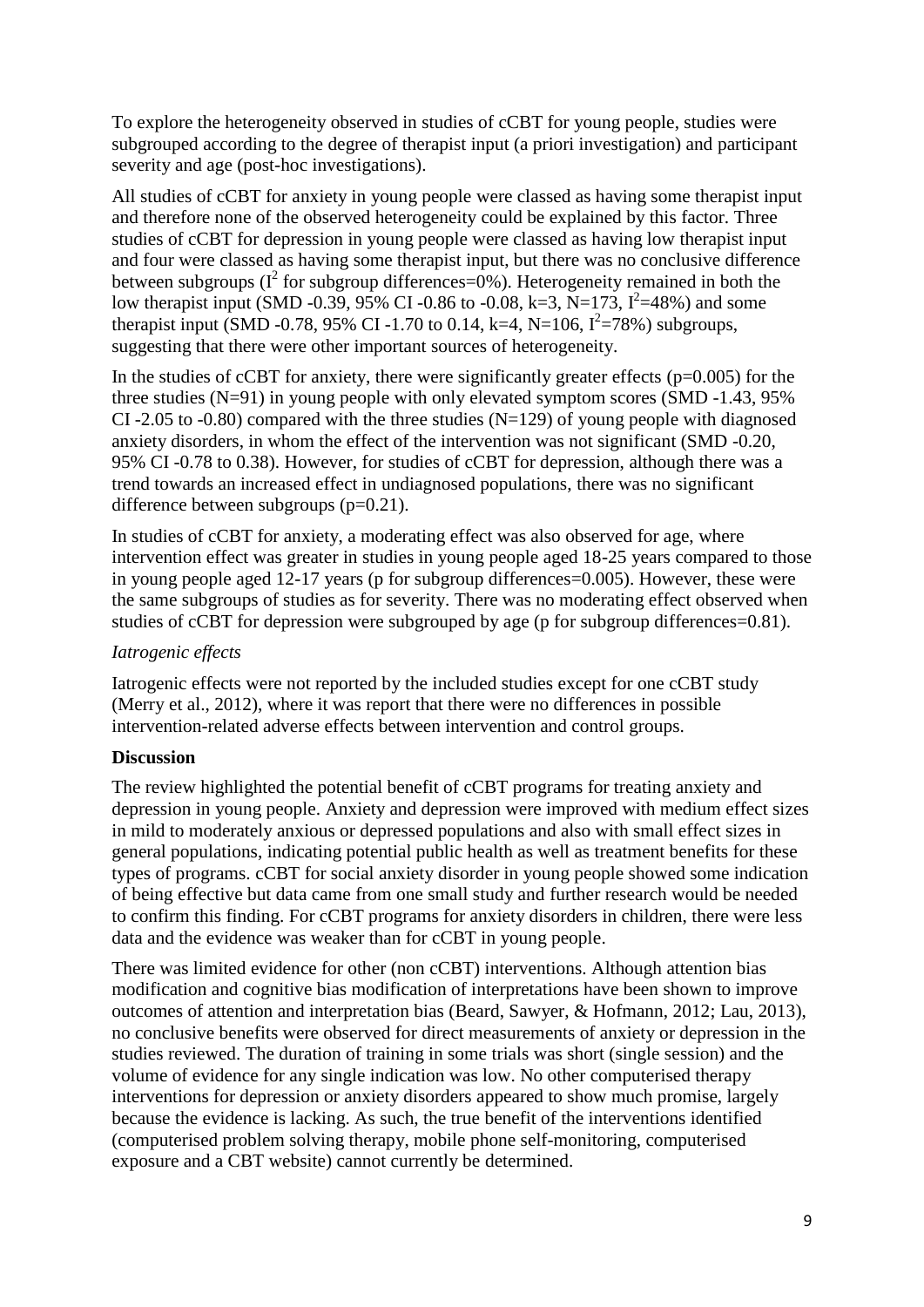#### *Comparison with previous reviews*

Our findings for cCBT are consistent with other, more general, systematic reviews of psychological interventions where potential benefit has been shown for the prevention of depression [\(Merry et al., 2011\)](#page-14-13) and treatment of anxiety [\(James, James, Cowdrey, Soler, &](#page-13-14)  [Choke, 2013\)](#page-13-14) in CYP. Neither of these reviews sub-grouped children and young people separately but James and colleagues, using meta-regression, found that age explained little heterogeneity between studies of CBT in CYP. This suggests that, in general, CBT may be as effective for children as for young people. This finding differs from findings in the current review, where no strong evidence for cCBT in children was found. However, there were only a small number of studies in the current review and so the effectiveness of cCBT in children could not be discounted.

The review by Merry et al. (2011) grouped prevention studies as 'targeted' or 'universal'. Targeted interventions included both selective programmes (those that focus on populations with a risk factor for disorder) and indicated programmes (those that focus on populations with symptoms or signs suggestive of incipient disorder). Universal interventions were those in general, unselected, populations of CYP. The results suggested that both targeted and universal interventions may have benefits, consistent with the current review.

Merry and colleagues also raised the issue of whether studies may have involved secondary prevention (i.e. prevention of future disturbance among children or young people with a history of anxiety or depression). As noted by Merry et al., studies did not typically include assessments of participants' past history and it was not possible to specifically explore the role of CBT in secondary prevention. Similarly, in the present review, it was not possible to explore this empirically because past history was not typically reported.

There have been two other reviews of computerised cCBT for anxiety and depression in CYP, both published in 2010 [\(Calear & Christensen, 2010;](#page-11-2) [Richardson et al., 2010\)](#page-14-6). Almost all of the current evidence has been published since this date and, with the limited robust data available, the reviews concluded that cCBT appears to be acceptable and effective in CYP but that further rigorous research was needed. Some of this research has now been done and the current review may allow a more optimistic view of the potential of cCBT for treating and preventing anxiety and depression in young people.

#### *Limitations*

Despite these encouraging findings, there are several limitations. This review was not able to determine the long-term impact of these types of interventions. Only four cCBT studies in young people reported longer term follow-up (past the end of treatment), the longest being 12 months post-treatment [\(Spence et al., 2011\)](#page-15-4). Although one small study showed no advantage of cCBT at follow-up [\(Stasiak et al., 2014\)](#page-15-5), one large study did show sustained effects in a general population compared to a waitlist control [\(Calear et al., 2009\)](#page-12-9) and two studies showed similar effects at follow-up compared to counselling [\(Merry et al., 2012\)](#page-14-7) and face-toface CBT [\(Spence et al., 2011\)](#page-15-4). Further research on the-long term effects of programs would help to establish their sustained effect.

Some caution is also needed in discerning the likely magnitude of effects due to the predominantly low quality of the evidence and important heterogeneity associated with a number of outcomes

#### *Moderators of effectiveness*

Sub-group analysis was conducted to investigate sources of heterogeneity. Severity of disorder has been shown to moderate the effectiveness of psychological treatments in CYP,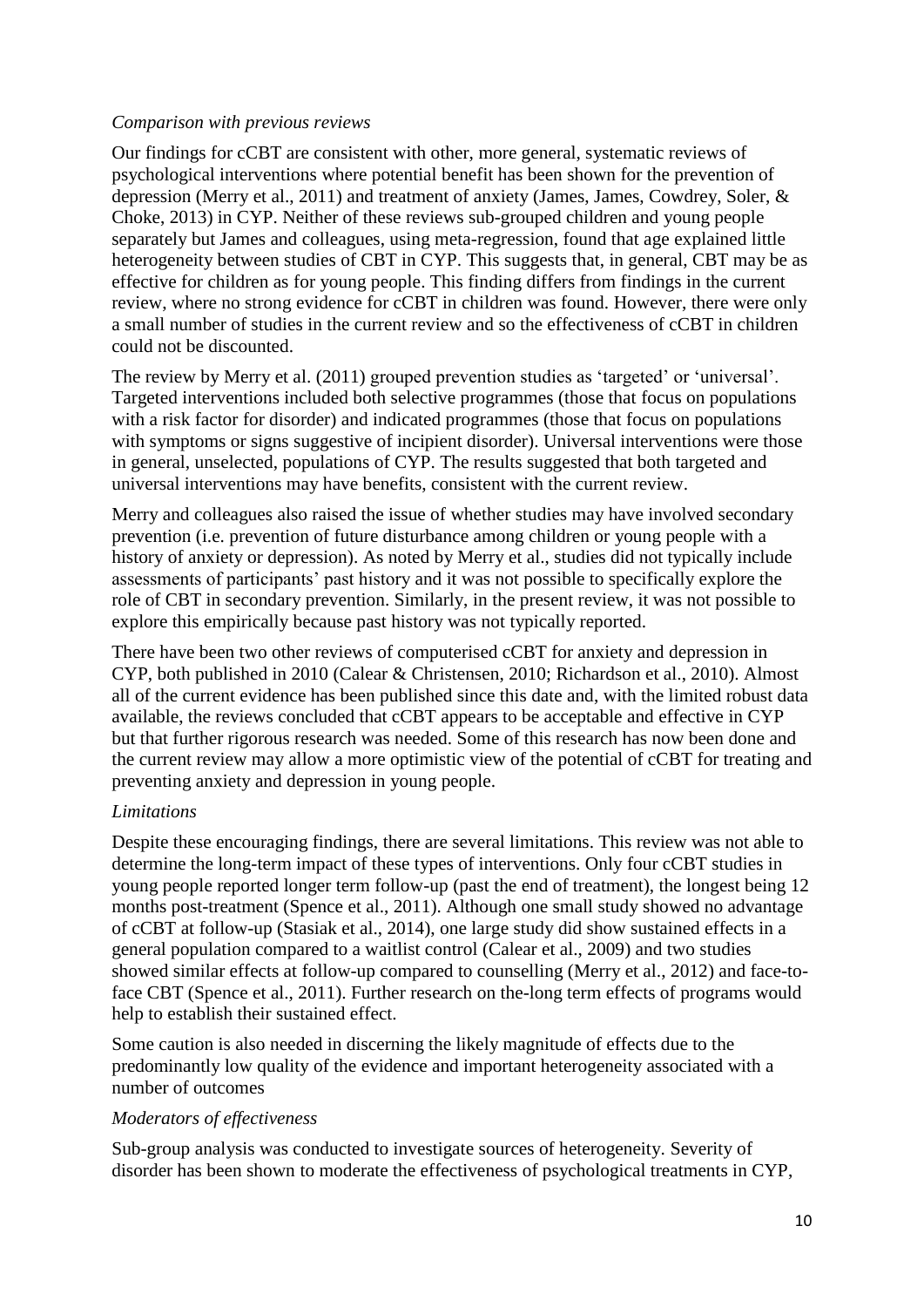with reduced efficacy in clinically diagnosed populations compared to populations where not all participants were diagnosed (Weisz [et al., 2013\)](#page-16-2). Age may also potentially be a moderating factor, and the current review included a broad age range of young people (12-25 years). Therefore, post-hoc analysis was conducted to investigate severity of condition (all diagnosed versus not all diagnosed) and age (12-17 versus 18-25 years) as moderating factors in studies of cCBT in young people.

Significant subgroup differences were found when studies of anxiety were separated by age (greater effect in 18-25 compared to 12-17 year olds) and severity (greater effect in young people with elevated symptom scores compared to diagnosed anxiety) but no differences were observed for studies of depression. This post-hoc analysis contained a small number of studies and the anxiety subgroups contained the same groups of studies for both age and severity. Conclusions about moderating factors cannot therefore be drawn from this work but future research, examining the impact of patient severity and age, is likely to be important in determining the specific populations in whom cCBT is most effective.

Additionally, intervention-related factors, such as duration of intervention and the amount of help/guidance given to participants, are also likely to be important. Many of the interventions were not purely 'self-help and included input from therapists during the intervention. This often involved weekly phone conversations or emails but, in some cases, input was even greater, with therapists being present for the duration of the computerised therapy. cCBT studies in children tended to have a high degree of therapist input. For cCBT in young people, all anxiety treatment studies had some degree of therapist input and there was therapist input in around half of depression treatment studies. To examine the impact of therapist input on treatment effectiveness, this variable was pre-specified as a potential moderator and investigated in a subgroup analysis of studies of cCBT in young people. Because all anxiety studies were classed as having some therapist input, only the depression studies could be included in the subgroup analysis. For these, there was no significant difference between 'minimal' and 'some' therapist input studies. However, the number of studies was small and therapist input may still be an important intervention component, as previously observed in a larger meta-analysis of computerised interventions for depression in adults and children [\(Richards & Richardson\)](#page-14-14).For cCBT in children, additional parental input may be a valuable tool. A number of parent-implemented bibliotherapy/face-to-face programs have been shown to be effective in children [\(Cobham, 2012;](#page-12-14) [Lyneham & Rapee, 2006;](#page-13-15) [Thirlwall et al., 2013\)](#page-15-11), and the translation of these types of interventions into computerised formats may bring beneficial computerised treatment. However, the evidence for these types of treatment is limited and further research is required to develop, and determine the effectiveness of, computerised parent-focussed interventions for childhood anxiety disorders.

#### *Future product development*

The design and content of the cCBT program itself is likely to be important in determining its effectiveness. It is important that cCBT products are interactive, engaging and up-to-date with current technology, and give young people autonomy [\(NCCMH, 2014\)](#page-14-15) and individualisation of therapy [\(Knowles et al., 2014\)](#page-13-16). For the further development of computerised therapies for children and young people, specialist technical input is likely to be needed for products to meet the expressed needs of this group. This is a rapidly changing field, with continuous updates in software products, hardware and smart phone technology. Online or computer-based therapies will need specialist input in designing the structure, function and form of software, alongside specialist psychological input for the content of programs. Attention should be given to identifying evidence-based components which can be effectively combined as part of an intervention package, where the principles governing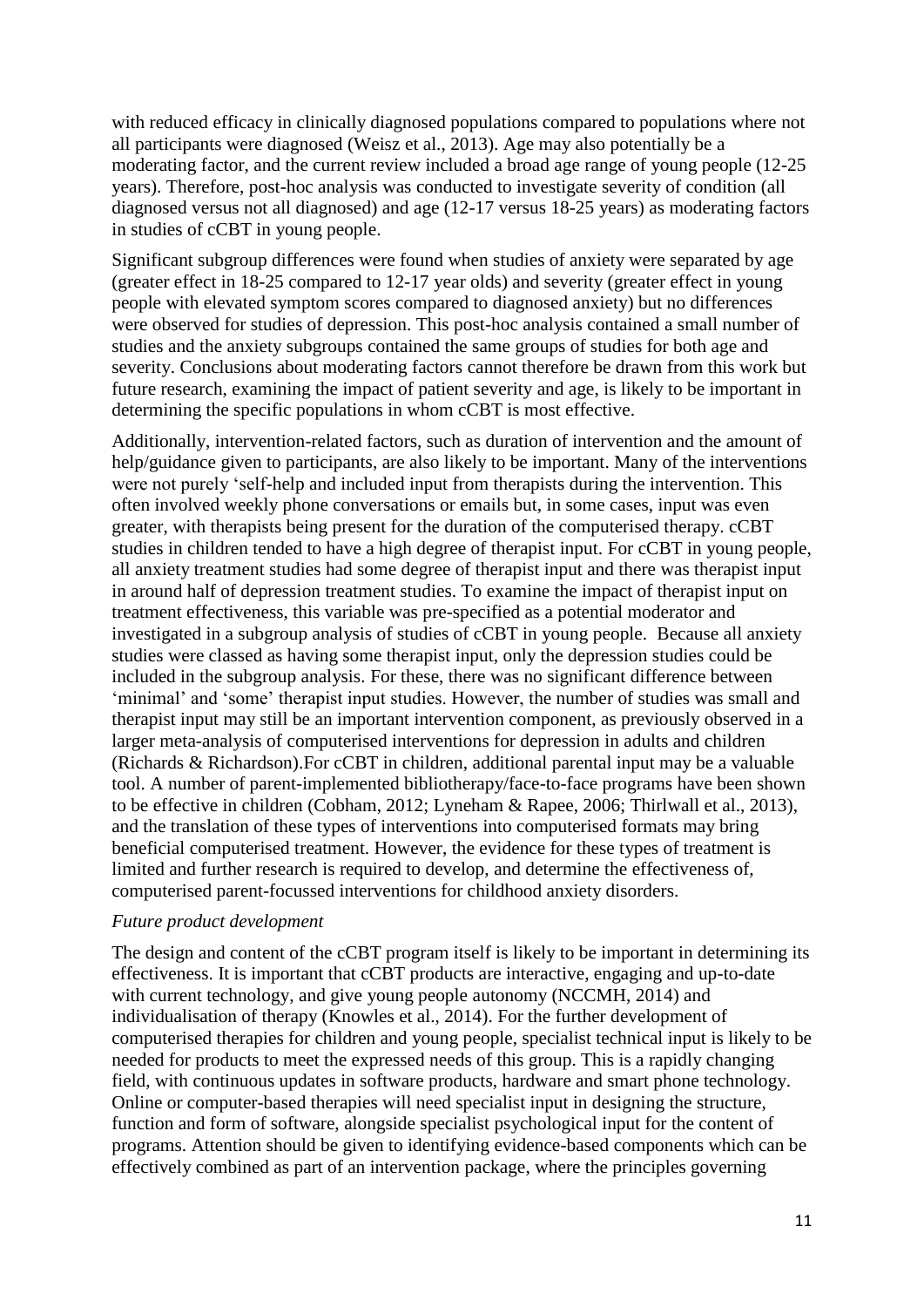models of combinations of e-modules are also evidence based [\(Weisz et al., 2012\)](#page-15-12). Further, independent, high quality evaluation is needed to assess whether products improve outcomes in practice in clinical, non-clinical and general populations. Despite these uncertainties, a conservative conclusion may be that there are likely to be small to medium sized benefits for the treatment of diagnosed or at risk young people and small benefits for general populations of young people, at least in the shorter-term and possibly long-term. The evidence for cCBT compared to face-to-face therapies is limited and the current data does not provide sufficient evidence to support the use of cCBT as a replacement to face-to-face CBT. However, it provides the potential to improve access to CBT, where face-to-face therapy is not available or delayed.

#### *Conclusion*

In conclusion, computerised CBT shows promise as an effective intervention for anxiety and depression in young people. The magnitude of effect is uncertain but this review highlights the potential for computerised CBT programs to treat young people with anxiety and depression, both as a part of broader conventional therapeutic programme and as a possible public health intervention for the large numbers of young people with mental health problems who do not access mental health support. Further product development, in line with current technologies and the preferences of young people, gives opportunities to bring improvements in anxiety and depression to clinical and general populations. Evidence is weaker for cCBT in children but there are opportunities for further research and development of child and parentfocussed interventions that may provide effective computerised treatments for children too. The evidence for other interventions is sparse and inconclusive, highlighting the need for increased and ongoing evaluation of computerised therapies.

**Acknowledgements:** This review was part of a project commissioned by the MindEd Eportal Consortium and funded by the Department of Health.

## **References**

- <span id="page-11-0"></span>Andersson, G., & Cuijpers, P. (2009). Internet-based and other computerized psychological treatments for adult depression: a meta-analysis. Cognitive Behaviour Therapy, *38*(4), 196-205.
- <span id="page-11-1"></span>Andrews, G., Cuijpers, P., Craske, M. G., McEvoy, P., & Titov, N. (2010). Computer therapy for the anxiety and depressive disorders is effective, acceptable and practical health care: a meta-analysis. PLoS ONE, *5*(10), e13196.
- <span id="page-11-3"></span>Balshem, H., Helfand, M., Schunemann, H. J., Oxman, A. D., Kunz, R., Brozek, J., Vist, G. E., Falck-Ytter, Y., Meerpohl, J., Norris, S., & Guyatt, G. H. (2011). GRADE guidelines: 3. Rating the quality of evidence. Journal of Clinical Epidemiology, *64*(4), 401-406.
- <span id="page-11-4"></span>Bar-Haim, Y., Morag, I., & Glickman, S. (2011). Training anxious children to disengage attention from threat: a randomized controlled trial. Journal of child psychology and psychiatry, and allied disciplines, *52*(8), 861-869.
- <span id="page-11-5"></span>Beard, C., Sawyer, A. T., & Hofmann, S. G. (2012). Efficacy of attention bias modification using threat and appetitive stimuli: a meta-analytic review. Behavior Therapy, *43*(4), 724-740.
- <span id="page-11-2"></span>Calear, A. L., & Christensen, H. (2010). Review of internet-based prevention and treatment programs for anxiety and depression in children and adolescents. Medical Journal of Australia, *192*(11), S12-14.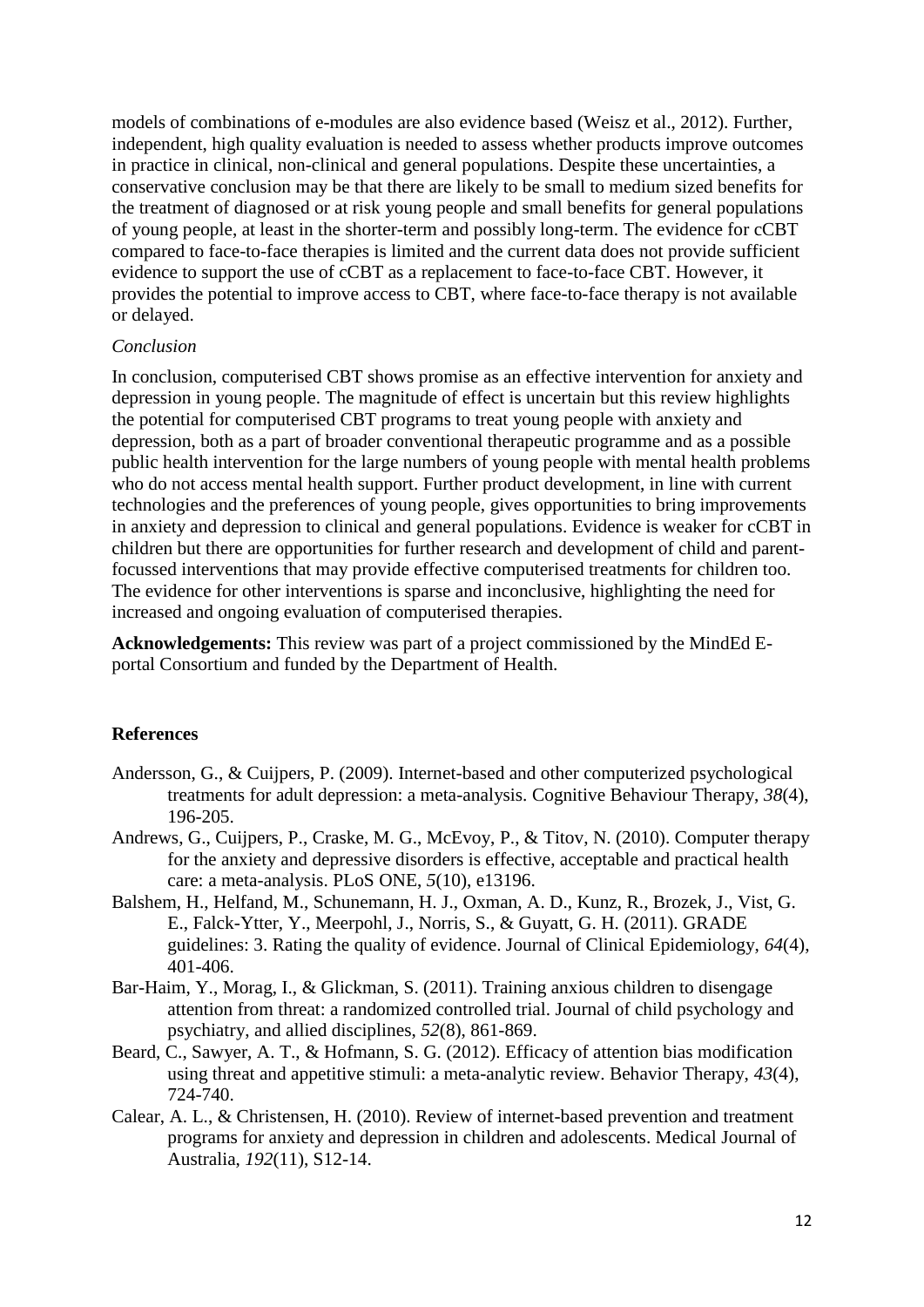- <span id="page-12-9"></span>Calear, A. L., Christensen, H., Mackinnon, A., Griffiths, K. M., & O'Kearney, R. (2009). The YouthMood Project: A Cluster Randomized Controlled Trial of an Online Cognitive Behavioral Program With Adolescents. Journal of Consulting and Clinical Psychology, *77*(6), 1021-1032.
- <span id="page-12-8"></span>Clarke, G., Kelleher, C., Hornbrook, M., Debar, L., Dickerson, J., & Gullion, C. (2009). Randomized effectiveness trial of an Internet, pure self-help, cognitive behavioral intervention for depressive symptoms in young adults. In *Cognitive Behaviour Therapy* (Vol. 38, pp. 222-234).
- <span id="page-12-12"></span>Clerkin, E. M., & Teachman, B. A. (2011). Training interpretation biases among individuals with symptoms of obsessive compulsive disorder. Journal of Behavior Therapy and Experimental Psychiatry, *42*(3), 337-343.
- <span id="page-12-14"></span>Cobham, V. E. (2012). Do anxiety-disordered children need to come into the clinic for efficacious treatment? Journal of Consulting and Clinical Psychology, *80*(3), 465-476.
- <span id="page-12-3"></span>Connolly, S. D., & Bernstein, G. A. (2007). Practice parameter for the assessment and treatment of children and adolescents with anxiety disorders. Journal of the American Academy of Child & Adolescent Psychiatry, *46*(2), 267-283.
- <span id="page-12-0"></span>Copeland, W., Shanahan, L., Costello, E. J., & Angold, A. (2011). Cumulative prevalence of psychiatric disorders by young adulthood: a prospective cohort analysis from the Great Smoky Mountains Study. Journal of the American Academy of Child & Adolescent Psychiatry, *50*(3), 252-261.
- <span id="page-12-1"></span>Costello, E. J., Mustillo, S., Erkanli, A., Keeler, G., & Angold, A. (2003). Prevalence and development of psychiatric disorders in childhood and adolescence. Archives of General Psychiatry, *60*(8), 837-844.
- <span id="page-12-13"></span>Cox, C. M., Kenardy, J. A., & Hendrikz, J. K. (2010). A randomized controlled trial of a web-based early intervention for children and their parents following unintentional injury. Journal of Pediatric Psychology, *35*(6), 581-592.
- <span id="page-12-10"></span>Ellis, L. A., Campbell, A. J., Sethi, S., & O'Dea, B. M. (2011). Comparative randomized trial of an online cognitive-behavioral therapy program and an online support group for depression and anxiety. Journal of CyberTherapy and Rehabilitation, *4*(4), 461-467.
- <span id="page-12-7"></span>Fleming, T., Dixon, R., Frampton, C., & Merry, S. (2012). A pragmatic randomized controlled trial of computerized CBT (SPARX) for symptoms of depression among adolescents excluded from mainstream education. Behavioural and Cognitive Psychotherapy, *40*(5), 529-541.
- <span id="page-12-2"></span>Ford, T., Goodman, R., & Meltzer, H. (2003). The British Child and Adolescent Mental Health Survey 1999: the prevalence of DSM-IV disorders. Journal of the American Academy of Child & Adolescent Psychiatry, *42*(10), 1203-1211.
- <span id="page-12-11"></span>Fu, X., Du, Y., Au, S., & Lau, J. Y. (2013). Reducing negative interpretations in adolescents with anxiety disorders: a preliminary study investigating the effects of a single session of cognitive bias modification training. Developmental Cognitive Neuroscience, *4*(29- 37.
- <span id="page-12-6"></span>Griffiths, K. M., Farrer, L., & Christensen, H. (2010). The efficacy of internet interventions for depression and anxiety disorders: a review of randomised controlled trials. Medical Journal of Australia, *192*(11), S4-11.
- <span id="page-12-4"></span>Gunter, R. W., & Whittal, M. L. (2010). Dissemination of cognitive-behavioral treatments for anxiety disorders: Overcoming barriers and improving patient access. Clinical Psychology Review, *30*(2), 194-202.
- <span id="page-12-5"></span>Guyatt, G. H., Oxman, A. D., Schunemann, H. J., Tugwell, P., & Knottnerus, A. (2011). GRADE guidelines: a new series of articles in the Journal of Clinical Epidemiology. J Clin Epidemiol, *64*(4), 380-382.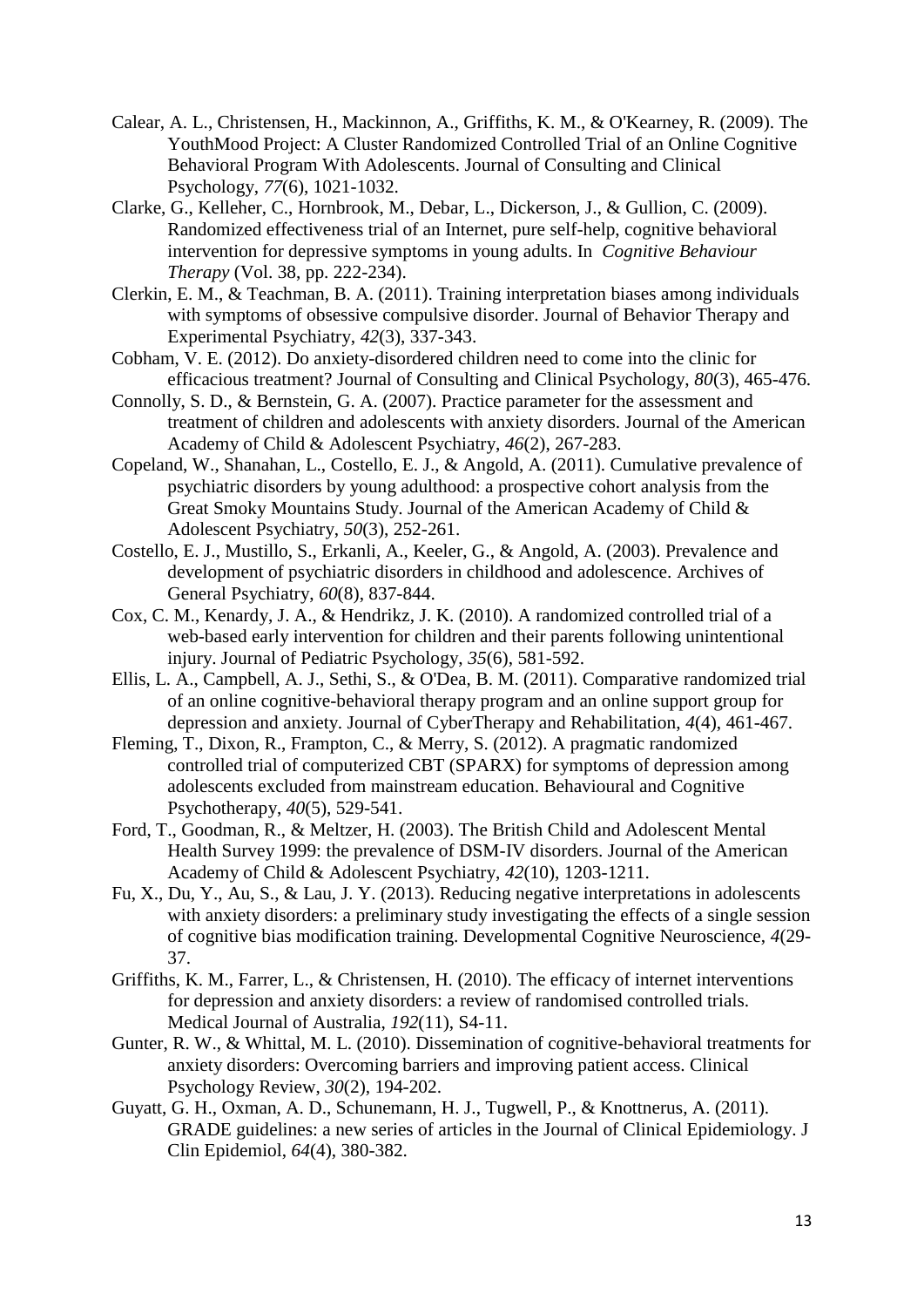- <span id="page-13-6"></span>Higgins, J., & Green, S. (2011). Cochrane Handbook for Systematic Reviews of Interventions Version 5.1.0 [updated March 2011]. In The Cochrane Collaboration (Ed.).
- <span id="page-13-7"></span>Higgins, J., & Thompson, S. (2002). Quantifying heterogeneity in a meta-analysis. Statistics in Medicine, *21*(11), 1539-1558.
- <span id="page-13-11"></span>Hoek, W., Schuurmans, J., Koot, H. M., & Cuijpers, P. (2012). Effects of Internet-based guided self-help problem-solving therapy for adolescents with depression and anxiety: a randomized controlled trial. PLoS ONE, *7*(8), e43485.
- <span id="page-13-14"></span>James, A. C., James, G., Cowdrey, F. A., Soler, A., & Choke, A. (2013). Cognitive behavioural therapy for anxiety disorders in children and adolescents. Cochrane Database of Systematic Reviews, *6*(CD004690.
- <span id="page-13-5"></span>Jorm, A. F., & Griffiths, K. M. (2006). Population promotion of informal self-help strategies for early intervention against depression and anxiety. Psychological Medicine, *36*(1), 3-6.
- <span id="page-13-3"></span>Kataoka, S. H., Zhang, L., & Wells, K. B. (2002). Unmet need for mental health care among U.S. children: variation by ethnicity and insurance status. American Journal of Psychiatry, *159*(9), 1548-1555.
- <span id="page-13-12"></span>Kauer, S. D., Reid, S. C., Crooke, A. H., Khor, A., Hearps, S. J., Jorm, A. F., Sanci, L., & Patton, G. (2012). Self-monitoring using mobile phones in the early stages of adolescent depression: randomized controlled trial. Journal of Medical Internet Research, *14*(3), e67.
- <span id="page-13-0"></span>Kessler, R. C., Avenevoli, S., & Ries Merikangas, K. (2001). Mood disorders in children and adolescents: an epidemiologic perspective. Biological Psychiatry, *49*(12), 1002-1014.
- <span id="page-13-9"></span>Khanna, M. S., & Kendall, P. C. (2010). Computer-assisted cognitive behavioral therapy for child anxiety: Results of a randomized clinical trial. Journal of Consulting and Clinical Psychology, *78*(5), 737-745.
- <span id="page-13-2"></span>Kim-Cohen, J., Caspi, A., Moffitt, T. E., Harrington, H., Milne, B. J., & Poulton, R. (2003). Prior juvenile diagnoses in adults with mental disorder: developmental follow-back of a prospective-longitudinal cohort. Archives of General Psychiatry, *60*(7), 709-717.
- <span id="page-13-16"></span>Knowles, S. E., Toms, G., Sanders, C., Bee, P., Lovell, K., Rennick-Egglestone, S., Coyle, D., Kennedy, C. M., Littlewood, E., Kessler, D., Gilbody, S., & Bower, P. (2014). Qualitative meta-synthesis of user experience of computerised therapy for depression and anxiety. PLoS ONE, *9*(1), e84323.
- <span id="page-13-13"></span>Lau, J. Y. (2013). Cognitive bias modification of interpretations: a viable treatment for child and adolescent anxiety? Behaviour Research and Therapy, *51*(10), 614-622.
- <span id="page-13-1"></span>Lewinsohn, P. M., Hops, H., Roberts, R. E., Seeley, J. R., & Andrews, J. A. (1993). Adolescent psychopathology: I. Prevalence and incidence of depression and other DSM-III-R disorders in high school students. Journal of Abnormal Psychology, *102*(1), 133-144.
- <span id="page-13-10"></span>Li, S., Tan, J., Qian, M., & Liu, X. (2008). Continual training of attentional bias in social anxiety. Behaviour Research and Therapy, *46*(8), 905-912.
- <span id="page-13-15"></span>Lyneham, H. J., & Rapee, R. M. (2006). Evaluation of therapist-supported parentimplemented CBT for anxiety disorders in rural children. Behaviour Research and Therapy, *44*(9), 1287-1300.
- <span id="page-13-8"></span>March, S., Spence, S. H., & Donovan, C. L. (2009). The efficacy of an internet-based cognitive-behavioral therapy intervention for child anxiety disorders. Journal of pediatric psychology, *34*(5), 474-487.
- <span id="page-13-4"></span>Merikangas, K. R., He, J. P., Brody, D., Fisher, P. W., Bourdon, K., & Koretz, D. S. (2010). Prevalence and treatment of mental disorders among US children in the 2001-2004 NHANES. Pediatrics, *125*(1), 75-81.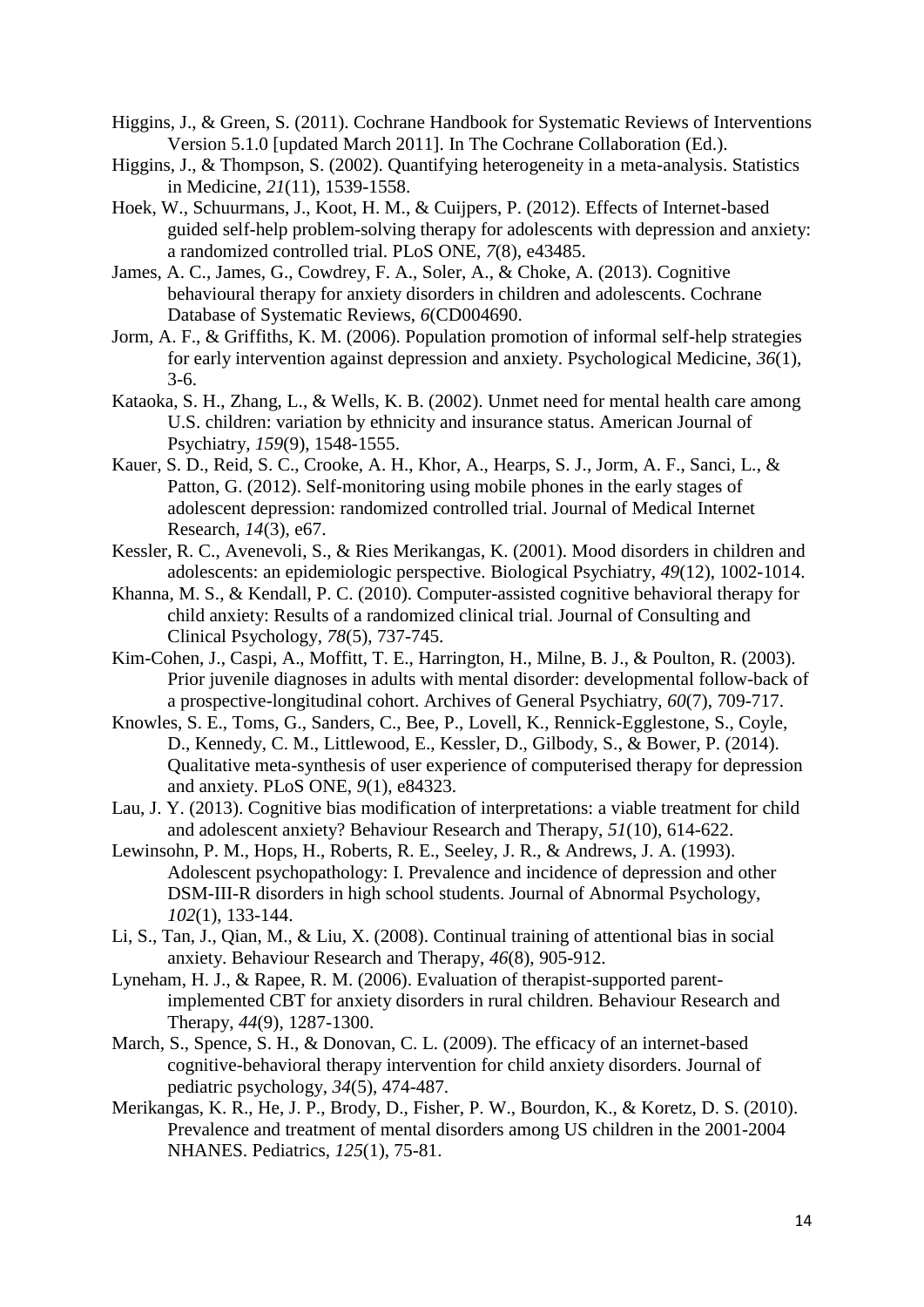- <span id="page-14-0"></span>Merikangas, K. R., He, J. P., Burstein, M., Swanson, S. A., Avenevoli, S., Cui, L., Benjet, C., Georgiades, K., & Swendsen, J. (2010). Lifetime prevalence of mental disorders in U.S. adolescents: results from the National Comorbidity Survey Replication-- Adolescent Supplement (NCS-A). Journal of the American Academy of Child & Adolescent Psychiatry, *49*(10), 980-989.
- <span id="page-14-13"></span>Merry, S. N., Hetrick, S. E., Cox, G. R., Brudevold-Iversen, T., Bir, J. J., & McDowell, H. (2011). Psychological and educational interventions for preventing depression in children and adolescents. Cochrane Database Syst Rev12), CD003380.
- <span id="page-14-7"></span>Merry, S. N., Stasiak, K., Shepherd, M., Frampton, C., Fleming, T., & Lucassen, M. F. (2012). The effectiveness of SPARX, a computerised self help intervention for adolescents seeking help for depression: randomised controlled non-inferiority trial. BMJ, *344*(e2598).
- <span id="page-14-11"></span>Micco, J. A., Henin, A., & Hirshfeld-Becker, D. R. (2013). Efficacy of Interpretation Bias Modification in Depressed Adolescents and Young Adults. Cognitive Therapy and Research, *38*(2), 89-102.
- <span id="page-14-12"></span>Muris, P., Merckelbach, H., Holdrinet, I., & Sijsenaar, M. (1998). Treating phobic children: effects of EMDR versus exposure. Journal of Consulting and Clinical Psychology, *66*(1), 193-198.
- <span id="page-14-15"></span>NCCMH. (2014). Systematic review of e-therapies for children and young people with mental health problems. From https:/[/www.minded.org.uk/course/view.php?id=122.](http://www.minded.org.uk/course/view.php?id=122)
- <span id="page-14-2"></span>NICE. (2005a). Depression in children and young people: Identification and management in primary, community and secondary care. Clinical Guideline 28. From https:/[/www.nice.org.uk/guidance/cg28](http://www.nice.org.uk/guidance/cg28) [NICE guideline].
- <span id="page-14-3"></span>NICE. (2005b). Obsessive-compulsive disorder: core interventions in the treatment of obsessive-compulsive disorder and body dysmorphic disorder. Clinical Guideline 31. From https:/[/www.nice.org.uk/guidance/cg31](http://www.nice.org.uk/guidance/cg31) [NICE guideline].
- <span id="page-14-4"></span>NICE. (2005c). Post-traumatic stress disorder (PTSD): The management of PTSD in adults and children in primary and secondary care. Clinical Guideline 26. From https:/[/www.nice.org.uk/guidance/cg26](http://www.nice.org.uk/guidance/cg26) [NICE guideline].
- <span id="page-14-1"></span>Pine, D. S., Cohen, P., Gurley, D., Brook, J., & Ma, Y. (1998). The risk for early-adulthood anxiety and depressive disorders in adolescents with anxiety and depressive disorders. Archives of General Psychiatry, *55*(1), 56-64.
- <span id="page-14-5"></span>Reger, M. A., & Gahm, G. A. (2009). A meta-analysis of the effects of internet- and computer-based cognitive-behavioral treatments for anxiety. Journal of Clinical Psychology, *65*(1), 53-75.
- <span id="page-14-14"></span>Richards, D., & Richardson, T. (2012). Computer-based psychological treatments for depression: a systematic review and meta-analysis. Clin Psychol Rev, *32*(4), 329-342.
- <span id="page-14-6"></span>Richardson, T., Stallard, P., & Velleman, S. (2010). Computerised cognitive behavioural therapy for the prevention and treatment of depression and anxiety in children and adolescents: a systematic review. Clinical Child and Family Psychology Review, *13*(3), 275-290.
- <span id="page-14-10"></span>Salemink, E., & Wiers, R. W. (2011). Modifying threat-related interpretive bias in adolescents. J Abnorm Child Psychol, *39*(7), 967-976.
- <span id="page-14-8"></span>Sethi, S. (2013). Treating Youth Depression and Anxiety: A Randomised Controlled Trial Examining the Efficacy of Computerised versus Face-to-face Cognitive Behaviour Therapy. Australian Psychologist, *48*(249-257.
- <span id="page-14-9"></span>Sethi, S., Campbell, A. J., & Ellis, L. A. (2010). The use of computerized self-help packages to treat adolescent depression and anxiety. Journal of Technology in Human Services, *28*(3), 144-160.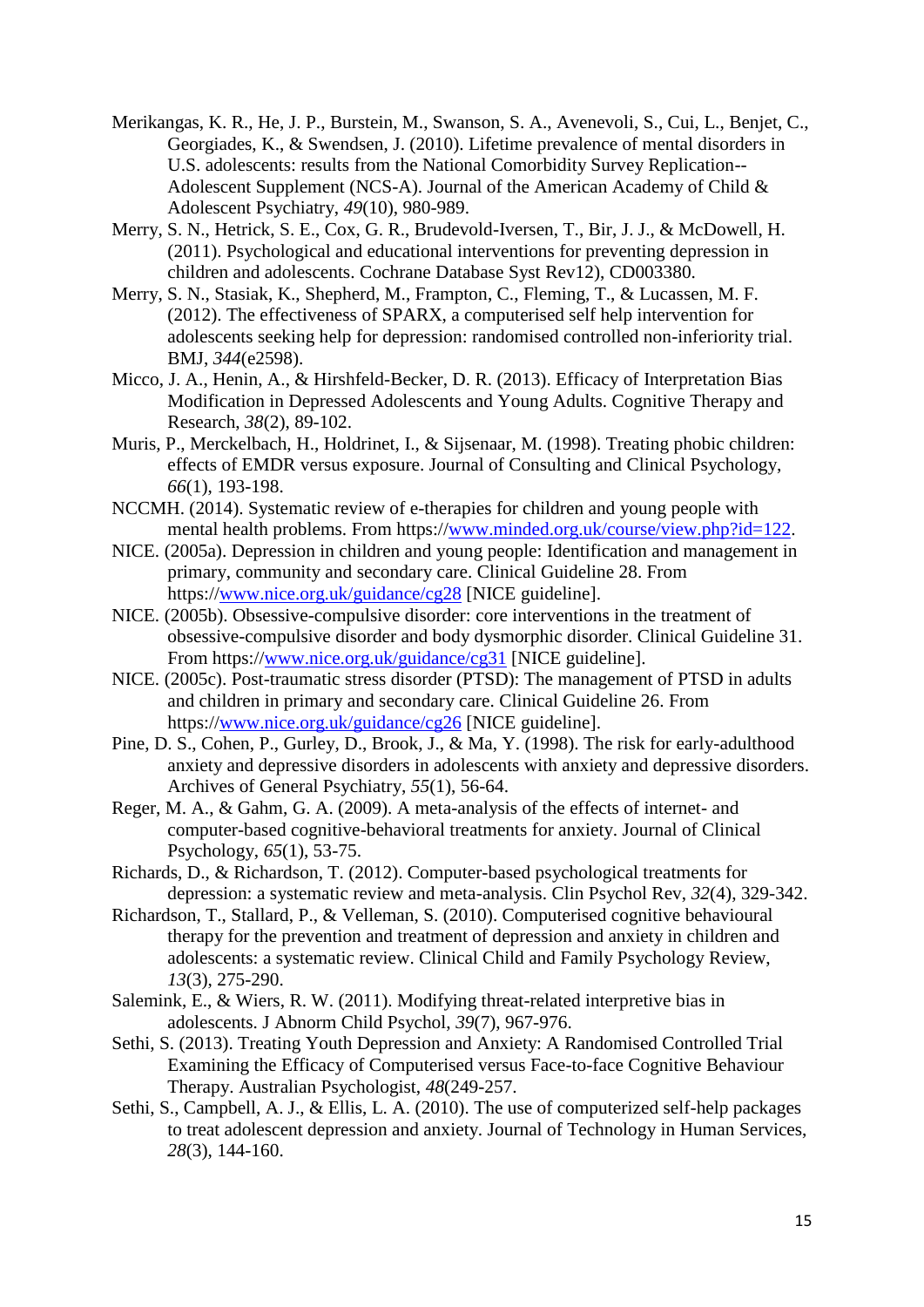- <span id="page-15-4"></span>Spence, S. H., Donovan, C. L., March, S., Gamble, A., Anderson, R. E., Prosser, S., & Kenardy, J. (2011). A randomized controlled trial of online versus clinic-based CBT for adolescent anxiety. Journal of Consulting and Clinical Psychology, *79*(5), 629- 642.
- <span id="page-15-10"></span>Sportel, B. E., de Hullu, E., de Jong, P. J., & Nauta, M. H. (2013). Cognitive Bias Modification versus CBT in Reducing Adolescent Social Anxiety: A Randomized Controlled Trial. PLoS ONE, *8*(5).
- <span id="page-15-6"></span>Stallard, P., Richardson, T., Velleman, S., & Attwood, M. (2011). Computerized CBT (Think, Feel, Do) for depression and anxiety in children and adolescents: outcomes and feedback from a pilot randomized controlled trial. Behavioural and cognitive psychotherapy, *39*(3), 273-284.
- <span id="page-15-0"></span>Stallard, P., Udwin, O., Goddard, M., & Hibbert, S. (2007). The availability of cognitive behaviour therapy within specialist child and adolescent mental health services (CAMHS): A national survey. Behavioural and Cognitive Psychotherapy, *35*(4), 501- 505.
- <span id="page-15-2"></span>Stallard, P., Velleman, S., & Richardson, T. (2010). Computer use and attitudes towards computerised therapy amoungst young people and parents attending child and adolescent mental health services. Child and Adolescent Mental Health, *15*(2), 80-84.
- <span id="page-15-5"></span>Stasiak, K., Hatcher, S., Frampton, C., & Merry, S. N. (2014). A pilot double blind randomized placebo controlled trial of a prototype computer-based cognitive behavioural therapy program for adolescents with symptoms of depression. Behavioural and Cognitive Psychotherapy, *42*(4), 385-401.
- <span id="page-15-9"></span>Teachman, B. A., & Addison, L. M. (2008). Training non-threatening interpretations in spider fear. Cognitive Therapy and Research, *32*(3), 448–459.
- <span id="page-15-3"></span>The Cochrane Collaboration. (2012). Review Manager (RevMan) Version 5.2.
- <span id="page-15-11"></span>Thirlwall, K., Cooper, P. J., Karalus, J., Voysey, M., Willetts, L., & Creswell, C. (2013). Treatment of child anxiety disorders via guided parent-delivered cognitivebehavioural therapy: randomised controlled trial. British Journal of Psychiatry, *203*(6), 436-444.
- <span id="page-15-7"></span>Tillfors, M., Andersson, G., Ekselius, L., Furmark, T., Lewenhaupt, S., Karlsson, A., & Carlbring, P. (2011). A randomized trial of internet-delivered treatment for social anxiety disorder in high school students. Cognitive Behaviour Therapy, *40*(2), 147- 157.
- <span id="page-15-1"></span>Wang, P. S., Aguilar-Gaxiola, S., Alonso, J., Angermeyer, M. C., Borges, G., Bromet, E. J., Bruffaerts, R., de Girolamo, G., de Graaf, R., Gureje, O., Haro, J. M., Karam, E. G., Kessler, R. C., Kovess, V., Lane, M. C., Lee, S., Levinson, D., Ono, Y., Petukhova, M., Posada-Villa, J., Seedat, S., & Wells, J. E. (2007). Use of mental health services for anxiety, mood, and substance disorders in 17 countries in the WHO world mental health surveys. Lancet, *370*(9590), 841-850.
- <span id="page-15-8"></span>Waters, A. M., Pittaway, M., Mogg, K., Bradley, B. P., & Pine, D. S. (2013). Attention training towards positive stimuli in clinically anxious children. Developmental Cognitive Neuroscience, *4*(77-84.
- <span id="page-15-12"></span>Weisz, J. R., Chorpita, B. F., Palinkas, L. A., Schoenwald, S. K., Miranda, J., Bearman, S. K., Daleiden, E. L., Ugueto, A. M., Ho, A., Martin, J., Gray, J., Alleyne, A., Langer, D. A., Southam-Gerow, M. A., & Gibbons, R. D. (2012). Testing standard and modular designs for psychotherapy treating depression, anxiety, and conduct problems in youth: a randomized effectiveness trial. Archives of General Psychiatry, *69*(3), 274- 282.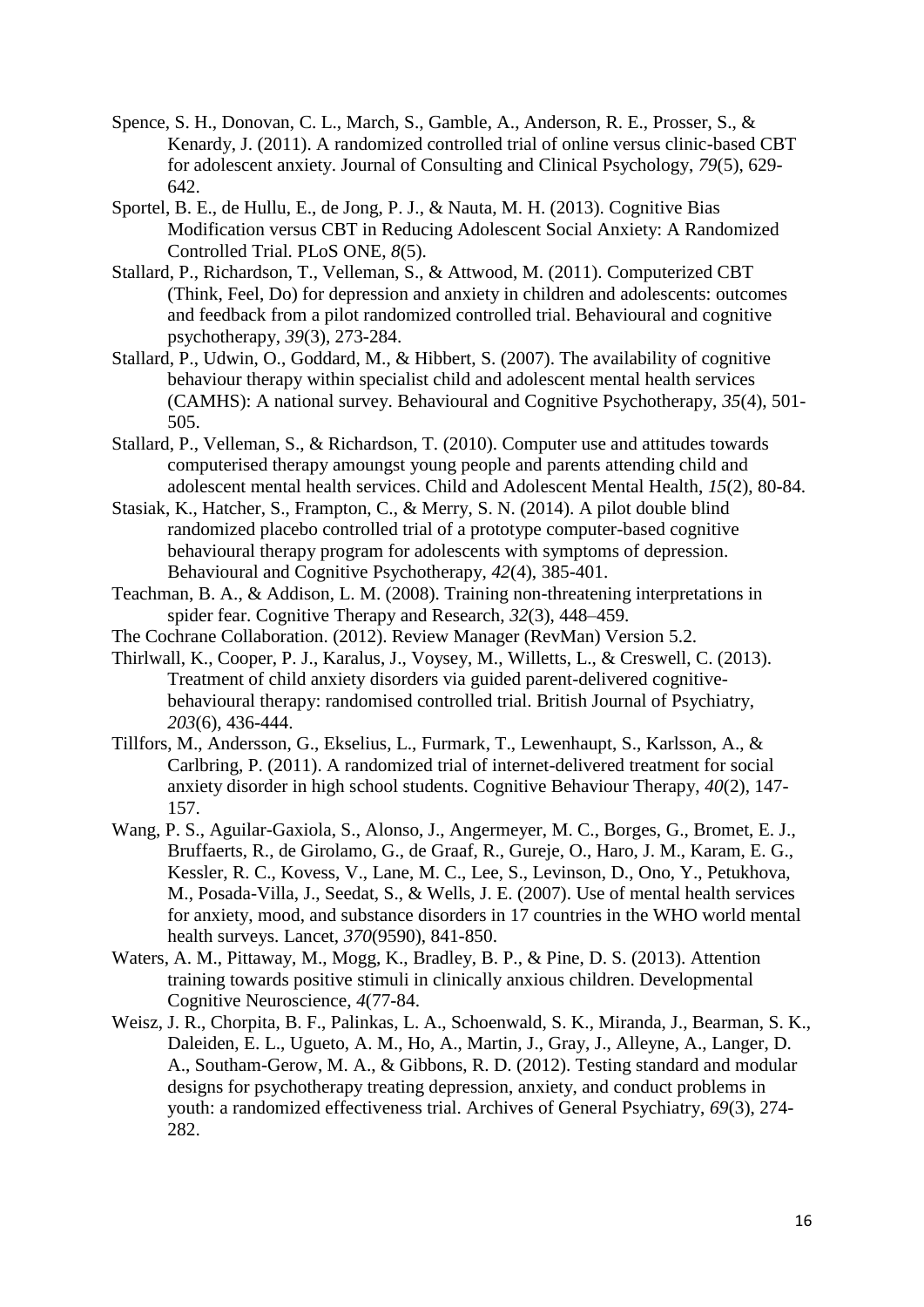- <span id="page-16-2"></span>Weisz, J. R., Kuppens, S., Eckshtain, D., Ugueto, A. M., Hawley, K. M., & Jensen-Doss, A. (2013). Performance of evidence-based youth psychotherapies compared with usual clinical care: a multilevel meta-analysis. JAMA Psychiatry, *70*(7), 750-761.
- <span id="page-16-0"></span>Woodward, L. J., & Fergusson, D. M. (2001). Life course outcomes of young people with anxiety disorders in adolescence. Journal of the American Academy of Child & Adolescent Psychiatry, *40*(9), 1086-1093.
- <span id="page-16-1"></span>Wuthrich, V. M., Rapee, R. M., Cunningham, M. J., Lyneham, H. J., Hudson, J. L., & Schniering, C. A. (2012). A randomized controlled trial of the Cool Teens CD-ROM computerized program for adolescent anxiety. Journal of the American Academy of Child and Adolescent Psychiatry, *51*(3), 261-270.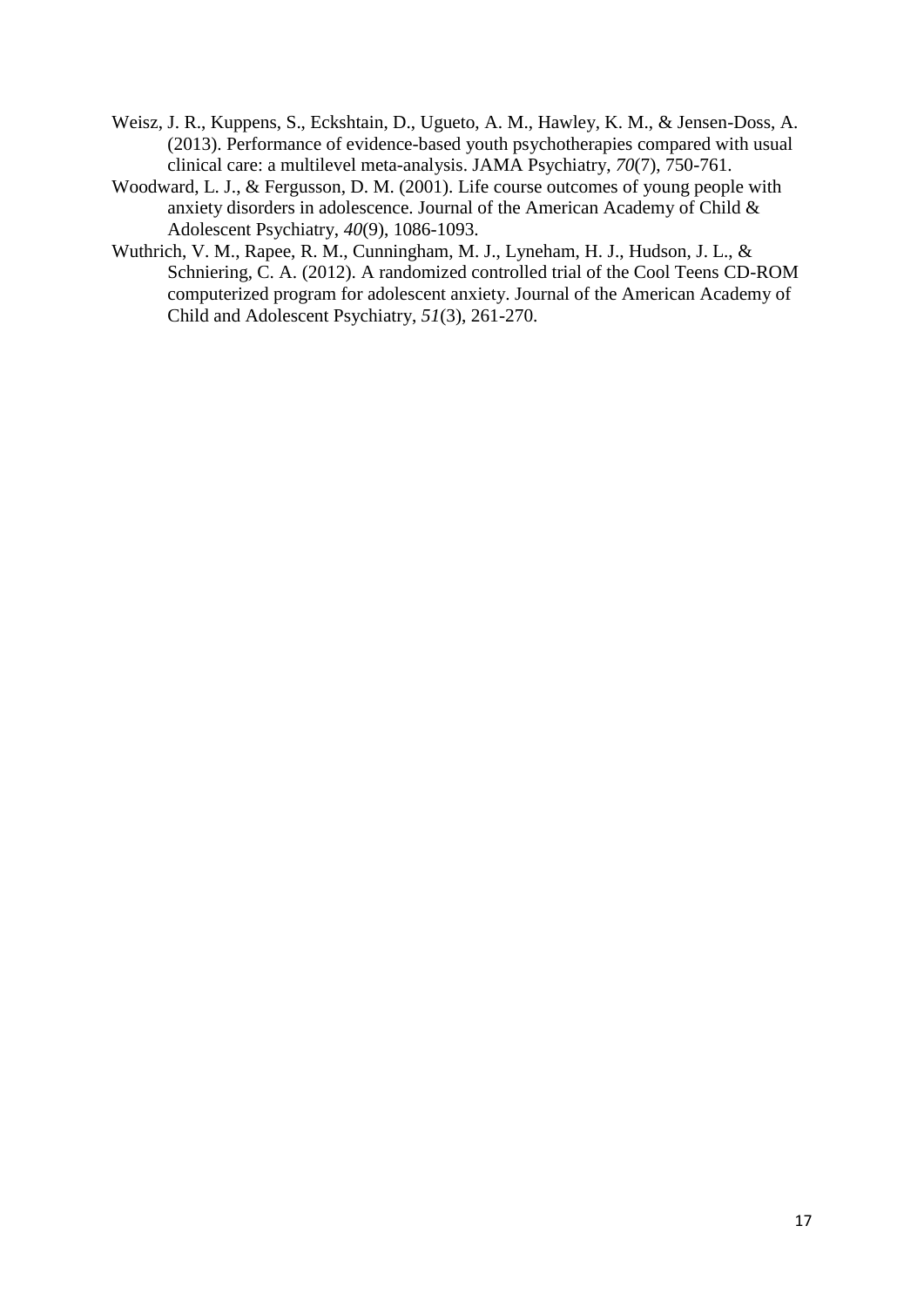## Table 1 Study characteristics

| <b>Study</b><br>N<br>Computerised cognitive behavioural therapy in children<br><b>RCT</b><br>Khanna<br>et al.<br>(49)<br>(2010)<br><b>RCT</b><br>March<br>et al.<br>(73)<br>(2009) |                     | <b>Population</b>           |                                                                                                                  |                              | Intervention                                                                 |             |                                                                                                                                                                                                                                                                    | <b>Comparators</b>   |             |                                                                                                                                                      | <b>Assessment</b> (weeks) |                 |
|------------------------------------------------------------------------------------------------------------------------------------------------------------------------------------|---------------------|-----------------------------|------------------------------------------------------------------------------------------------------------------|------------------------------|------------------------------------------------------------------------------|-------------|--------------------------------------------------------------------------------------------------------------------------------------------------------------------------------------------------------------------------------------------------------------------|----------------------|-------------|------------------------------------------------------------------------------------------------------------------------------------------------------|---------------------------|-----------------|
|                                                                                                                                                                                    |                     | <b>Mean</b><br>age          | <b>Diagnosis</b>                                                                                                 | $\frac{6}{6}$<br><b>Male</b> | <b>Type</b>                                                                  | $\mathbf n$ | <b>Components</b>                                                                                                                                                                                                                                                  | <b>Type</b>          | $\mathbf n$ | <b>Components</b>                                                                                                                                    | Post-<br>treatment        | Follow-<br>up   |
|                                                                                                                                                                                    |                     | (SD),<br>range              |                                                                                                                  |                              |                                                                              |             |                                                                                                                                                                                                                                                                    |                      |             |                                                                                                                                                      |                           |                 |
|                                                                                                                                                                                    |                     |                             |                                                                                                                  |                              |                                                                              |             |                                                                                                                                                                                                                                                                    |                      |             |                                                                                                                                                      |                           |                 |
|                                                                                                                                                                                    |                     | 10.1<br>(1.6),<br>$7 - 13$  | Diagnosed<br>anxiety<br>disorder                                                                                 | 67                           | cCBT<br>program for<br>anxiety<br>(Camp<br>Cope-A-Lot)                       | 16          | Text, animation with cartoon<br>characters, photographs, videos<br>and rewards. Twelve weekly 35<br>minute sessions. First 6 sessions<br>completed independently. Final<br>6 sessions completed with the                                                           | Computer<br>control  | 16          | Computer-assisted<br>education, support<br>and attention. Twelve<br>weekly 50 minute<br>sessions                                                     | 12                        | 13              |
|                                                                                                                                                                                    |                     |                             |                                                                                                                  |                              |                                                                              |             | help of a therapist. Parents<br>received two sessions with<br>therapist                                                                                                                                                                                            | Face-to-<br>face CBT | 17          | Twelve weekly 50<br>minute sessions                                                                                                                  |                           |                 |
|                                                                                                                                                                                    |                     | 9.5<br>(1.4),<br>$7 - 12$   | Anxiety<br>diagnosis<br>and<br>'clinical'or<br>'at risk'<br>symptoms<br>of anxiety<br>$(ADIS-C/P)$<br>$\geq 4$ ) | 45                           | cCBT<br>program for<br>anxiety<br>(BRAVE for<br>Children-<br><b>ONLINE</b> ) | 30          | Consecutive web pages with<br>reading, exercises, games,<br>quizzes and homework.<br>Children: Ten weekly 60 minute<br>sessions. Parents: Six weekly 60<br>minute sessions.<br>Therapists gave homework<br>feedback and two phone calls to<br>parents and children | Waitlist<br>control  | 29          | No additional<br>treatment                                                                                                                           | 10                        | 26              |
|                                                                                                                                                                                    |                     |                             | Computerised cognitive behavioural therapy in young people                                                       |                              |                                                                              |             |                                                                                                                                                                                                                                                                    |                      |             |                                                                                                                                                      |                           |                 |
| Spence<br>et al.<br>(2011)                                                                                                                                                         | <b>RCT</b><br>(115) | 14.0<br>(1.6),<br>$12 - 18$ | Diagnosed<br>anxiety<br>disorder                                                                                 | 41                           | cCBT for<br>anxiety<br>(BRAVE for                                            | 44          | Adolescents: Ten weekly 60<br>minute sessions. Booster<br>sessions at 1 and 3 months after                                                                                                                                                                         | Waitlist<br>control  | 27          | No additional<br>treatment                                                                                                                           | 12                        | $\overline{52}$ |
|                                                                                                                                                                                    |                     |                             |                                                                                                                  |                              | Teenagers-<br>ONLINE)                                                        |             | treatment. Parents: Five 60<br>minute sessions. Email feedback<br>on homework and phone calls<br>from therapist                                                                                                                                                    | Face-to-<br>face CBT | 44          | Adolescents: Ten<br>weekly 60 minute<br>sessions, booster<br>sessions at 1 and 3<br>months after<br>treatment<br>Parents: Five 60<br>minute sessions |                           |                 |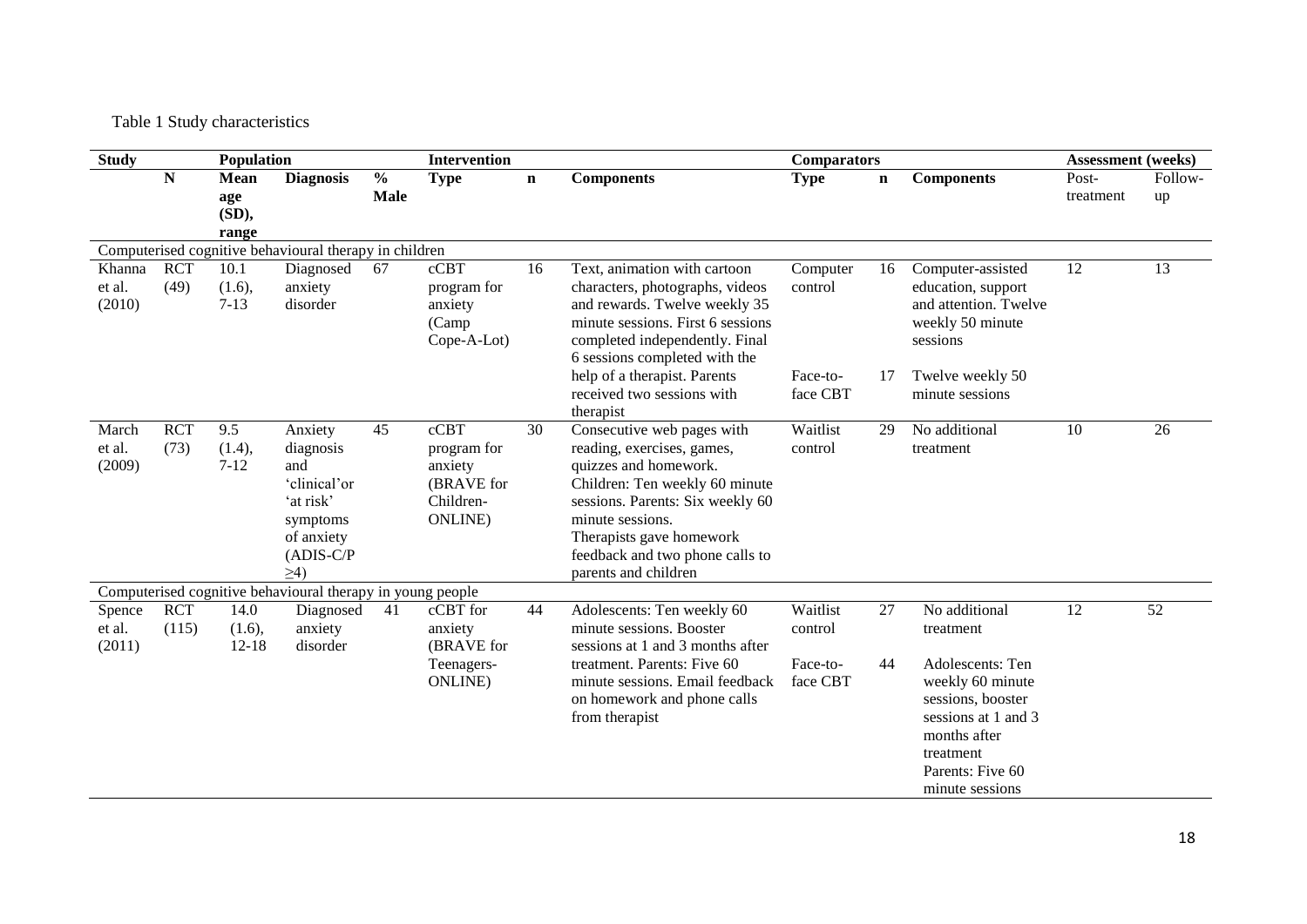| <b>Study</b> | Population<br>N<br><b>Mean</b> |                   |                  |                 | <b>Intervention</b>     |                 |                                                                | <b>Comparators</b> |                 |                      | <b>Assessment</b> (weeks) |                |
|--------------|--------------------------------|-------------------|------------------|-----------------|-------------------------|-----------------|----------------------------------------------------------------|--------------------|-----------------|----------------------|---------------------------|----------------|
|              |                                |                   | <b>Diagnosis</b> | $\frac{0}{0}$   | <b>Type</b>             | $\mathbf n$     | <b>Components</b>                                              | <b>Type</b>        | $\mathbf n$     | <b>Components</b>    | Post-                     | Follow-        |
|              |                                | age               |                  | <b>Male</b>     |                         |                 |                                                                |                    |                 |                      | treatment                 | up             |
|              |                                | (SD),             |                  |                 |                         |                 |                                                                |                    |                 |                      |                           |                |
|              |                                | range             |                  |                 |                         |                 |                                                                |                    |                 |                      |                           |                |
| Wuthri       | <b>RCT</b>                     | 15.2              | Diagnosed        | 37              | cCBT for                | 24              | Eight 30 minute sessions over                                  | Waitlist           | 19              | No additional        | 12                        | None           |
| ch et al.    | (43)                           | (1.1),            | anxiety          |                 | anxiety                 |                 | 12 weeks. Parents received                                     | control            |                 | treatment            |                           |                |
| (2012)       |                                | $14-17$           | disorder         |                 | (Cool Teens,<br>CD-ROM) |                 | information booklet. Phone calls<br>to adolescents and parents |                    |                 |                      |                           |                |
|              |                                |                   |                  |                 |                         |                 | throughout from a dedicated                                    |                    |                 |                      |                           |                |
|              |                                |                   |                  |                 |                         |                 | therapist                                                      |                    |                 |                      |                           |                |
| Stasiak      | <b>RCT</b>                     | 15.2              | $\geq 30$ on     | 59              | cCBT                    | 17              | Interactive fantasy adventure                                  | Computer           | 17              | Program with         | 10                        | $\overline{4}$ |
| et al.       | (34)                           | (1.5),            | <b>CDRS-R</b>    |                 | program for             |                 | game. Seven modules                                            | control            |                 | psycho-educational   |                           |                |
| (2014)       |                                | $13 - 18$         | or $\geq 76$ on  |                 | depression              |                 | conducted over 4-10 weeks. No                                  |                    |                 | content              |                           |                |
|              |                                |                   | RADS-2           |                 | (The                    |                 | therapist input except in cases                                |                    |                 |                      |                           |                |
|              |                                |                   |                  |                 | Journey)                |                 | where participant requested                                    |                    |                 |                      |                           |                |
|              |                                |                   |                  |                 |                         |                 | counselling                                                    |                    |                 |                      |                           |                |
| Merry        | <b>RCT</b>                     | 15.6              | $10-19$ on       | $\overline{34}$ | cCBT                    | $\overline{94}$ | Interactive fantasy game.                                      | Treatment          | 93              | Most commonly        | $\overline{7}$            | 13             |
| et al.       | (187)                          | (1.6),            | the PHQ-9        |                 | program for             |                 | Seven modules completed over                                   | as usual           |                 | face-to-face therapy |                           |                |
| (2012)       | $\blacksquare$                 | $12-19$           | <sub>or</sub>    |                 | depression              |                 | 4-7 weeks                                                      |                    |                 |                      |                           |                |
|              |                                |                   | troubling        |                 | (SPARX)                 |                 |                                                                |                    |                 |                      |                           |                |
|              |                                |                   | symptoms<br>of   |                 |                         |                 |                                                                |                    |                 |                      |                           |                |
|              |                                |                   | depression       |                 |                         |                 |                                                                |                    |                 |                      |                           |                |
| Flemin       | <b>RCT</b>                     | 14.9              | <b>CDRS-R</b>    | 56              | cCBT                    | $\overline{19}$ | Interactive fantasy game.                                      | Waitlist           | 11              | No additional        | 5                         | None           |
| g et al.     | (32)                           | (0.8),            | score $>30$      |                 | program for             |                 | Seven modules completed over                                   | control            |                 | treatment            |                           |                |
| (2012)       |                                | $12 - 16$         |                  |                 | depression              |                 | 5 weeks at education sites. Sites                              |                    |                 |                      |                           |                |
|              |                                |                   |                  |                 | (SPARX)                 |                 | visited or phoned weekly by                                    |                    |                 |                      |                           |                |
|              |                                |                   |                  |                 |                         |                 | therapist                                                      |                    |                 |                      |                           |                |
| Clarke       | <b>RCT</b>                     | $\overline{22.6}$ | Diagnosed        | 20              | cCBT                    | 83              | Information pages, depression                                  | Treatment          | $\overline{77}$ | No additional        | 5, 10, 16                 | None           |
| et al.       | (160)                          | (2.5),            | depression       |                 | program for             |                 | monitor, diary, counter-thought                                | as usual           |                 | treatment            | and 32                    |                |
| (2009)       |                                | 18-24             | or at risk       |                 | depression              |                 | generator, behaviour therapy                                   |                    |                 |                      |                           |                |
|              |                                |                   | of               |                 | (MoodHelpe              |                 | tutorials with automated                                       |                    |                 |                      |                           |                |
|              |                                |                   | depression       |                 | r)                      |                 | feedback. Used cCBT program                                    |                    |                 |                      |                           |                |
|              |                                |                   | (elevated        |                 |                         |                 | as frequently as wished                                        |                    |                 |                      |                           |                |
|              |                                |                   | health care      |                 |                         |                 |                                                                |                    |                 |                      |                           |                |
|              |                                |                   | utilization)     |                 |                         |                 |                                                                |                    |                 |                      |                           |                |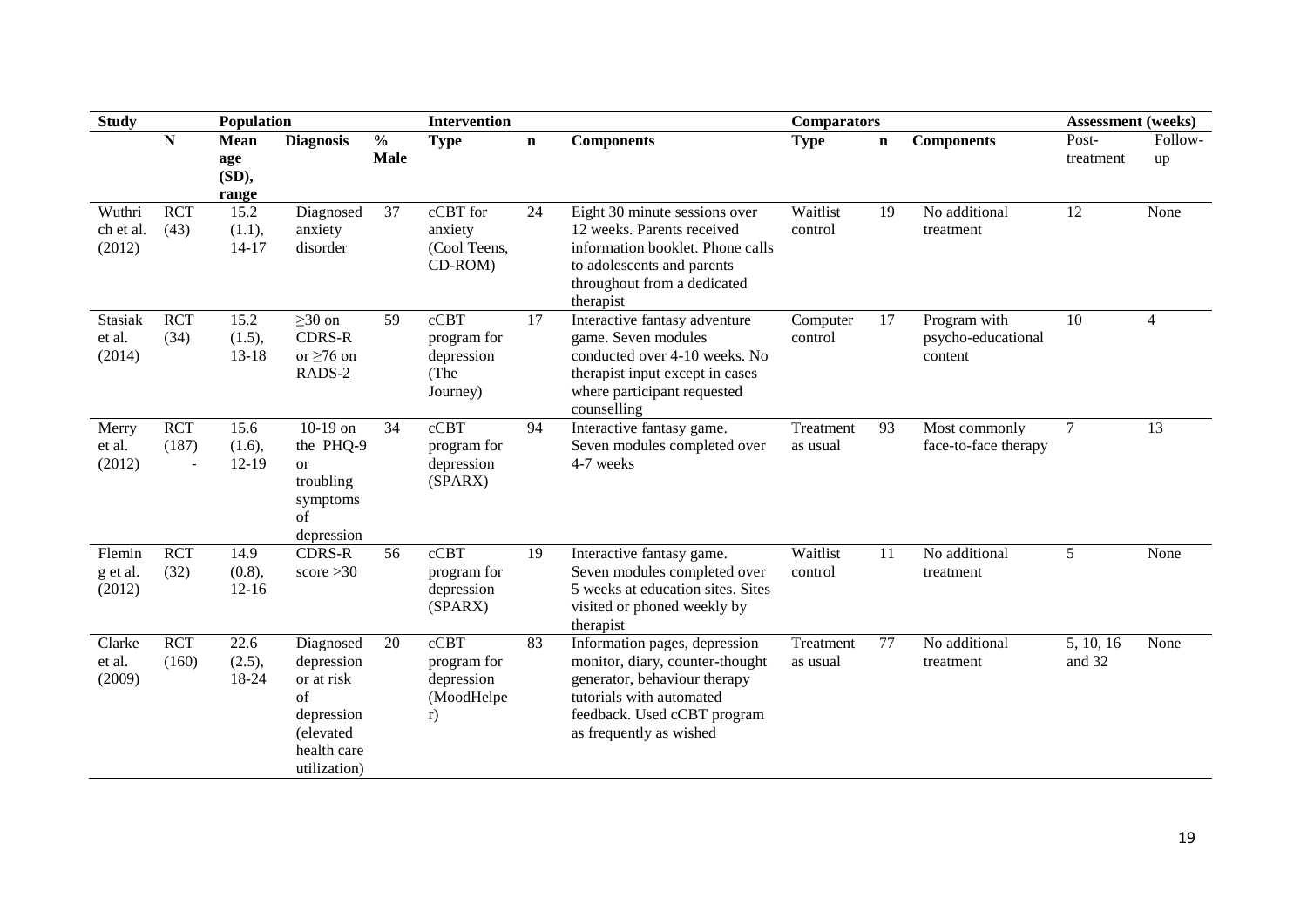| <b>Study</b>               | <b>Population</b>      |                               |                                                                                   |                              | <b>Intervention</b>                                |             |                                                                                                                                                                                                   | <b>Comparators</b>                       |             |                                            | <b>Assessment</b> (weeks) |               |
|----------------------------|------------------------|-------------------------------|-----------------------------------------------------------------------------------|------------------------------|----------------------------------------------------|-------------|---------------------------------------------------------------------------------------------------------------------------------------------------------------------------------------------------|------------------------------------------|-------------|--------------------------------------------|---------------------------|---------------|
|                            | ${\bf N}$              | Mean<br>age<br>(SD),<br>range | <b>Diagnosis</b>                                                                  | $\frac{0}{0}$<br><b>Male</b> | <b>Type</b>                                        | $\mathbf n$ | <b>Components</b>                                                                                                                                                                                 | <b>Type</b>                              | $\mathbf n$ | <b>Components</b>                          | Post-<br>treatment        | Follow-<br>up |
| Sethi et<br>al.<br>(2010)  | <b>RCT</b><br>(38)     | 19.5<br>(1.6),<br>18-23       | Mild/<br>moderate<br>anxiety or<br>depression                                     | 34                           | cCBT<br>program for<br>anxiety and<br>depression   | 9           | Reading, demonstrations,<br>quizzes and homework. Five<br>modules. Five 45 minute<br>sessions over 3 weeks.                                                                                       | N <sub>o</sub><br>treatment              | 10          | No additional<br>treatment                 | 3                         | None          |
|                            |                        |                               | $(DASS-21)$ :<br>$10-20$ for<br>depression,                                       |                              | (MoodGym)                                          |             | First session guided by<br>therapist, available to help if<br>needed in subsequent sessions                                                                                                       | Face-to<br>face CBT                      | 9           | Five 45 minute<br>sessions over 3<br>weeks |                           |               |
|                            |                        |                               | 8-14 for<br>anxiety)                                                              |                              |                                                    |             |                                                                                                                                                                                                   | Combined<br>face-to-<br>face and<br>cCBT | 10          | Five 45 minute<br>sessions over 3<br>weeks |                           |               |
| Ellis et                   | <b>RCT</b>             | 19.7                          | Low/                                                                              | 23                           | cCBT                                               | 13          | Reading, demonstrations,                                                                                                                                                                          | $\overline{No}$                          | 13          | No additional                              | 3                         | None          |
| al.<br>(2011)              | (39)                   | (1.7),<br>18-25               | moderate<br>psychologi                                                            |                              | program for<br>anxiety and                         |             | quizzes and homework. Five<br>modules completed in 3 60                                                                                                                                           | treatment                                |             | treatment                                  |                           |               |
|                            |                        |                               | cal distress<br><i>(identified</i><br>with $K10$ )                                |                              | depression<br>(MoodGym)                            |             | minute sessions over 3 weeks.<br>Researcher present in all<br>sessions                                                                                                                            | Mood<br>Garden                           | 13          | Online peer support<br>group               |                           |               |
| Sethi et<br>al.<br>(2013)  | <b>RCT</b><br>(89)     | 20.2<br>(1.29),<br>18-25      | Mild/<br>moderate<br>anxiety or                                                   | 33                           | cCBT<br>program for<br>anxiety and                 | 23          | Reading, demonstrations,<br>quizzes and homework. Five<br>modules completed in 5 60                                                                                                               | Waitlist<br>control                      | 23          | No additional<br>treatment                 | 5                         | None          |
|                            |                        |                               | depression<br>$(DASS-21)$ :<br>$10-20$ for<br>depression,<br>8-14 for<br>anxiety) |                              | depression<br>(MoodGym)                            |             | minute sessions over 5 weeks.<br>Researcher present in all<br>sessions                                                                                                                            | Face-to<br>face CBT                      | 21          | Five 60 minute<br>sessions over 5<br>weeks |                           |               |
| Calear<br>et al.<br>(2009) | <b>RCT</b><br>(1, 477) | 14.3<br>(0.8),<br>$12 - 17$   | None,<br>general<br>school<br>population                                          | 44                           | cCBT for<br>anxiety and<br>depression<br>(MoodGym) | 563         | Reading, demonstrations,<br>quizzes and homework.<br>Five modules completed in 5 45<br>minute sessions over 5 weeks.<br>Teacher present to help with<br>technical issues and monitor the<br>class | Waitlist<br>control                      | 914         | No additional<br>treatment                 | 5                         | 26            |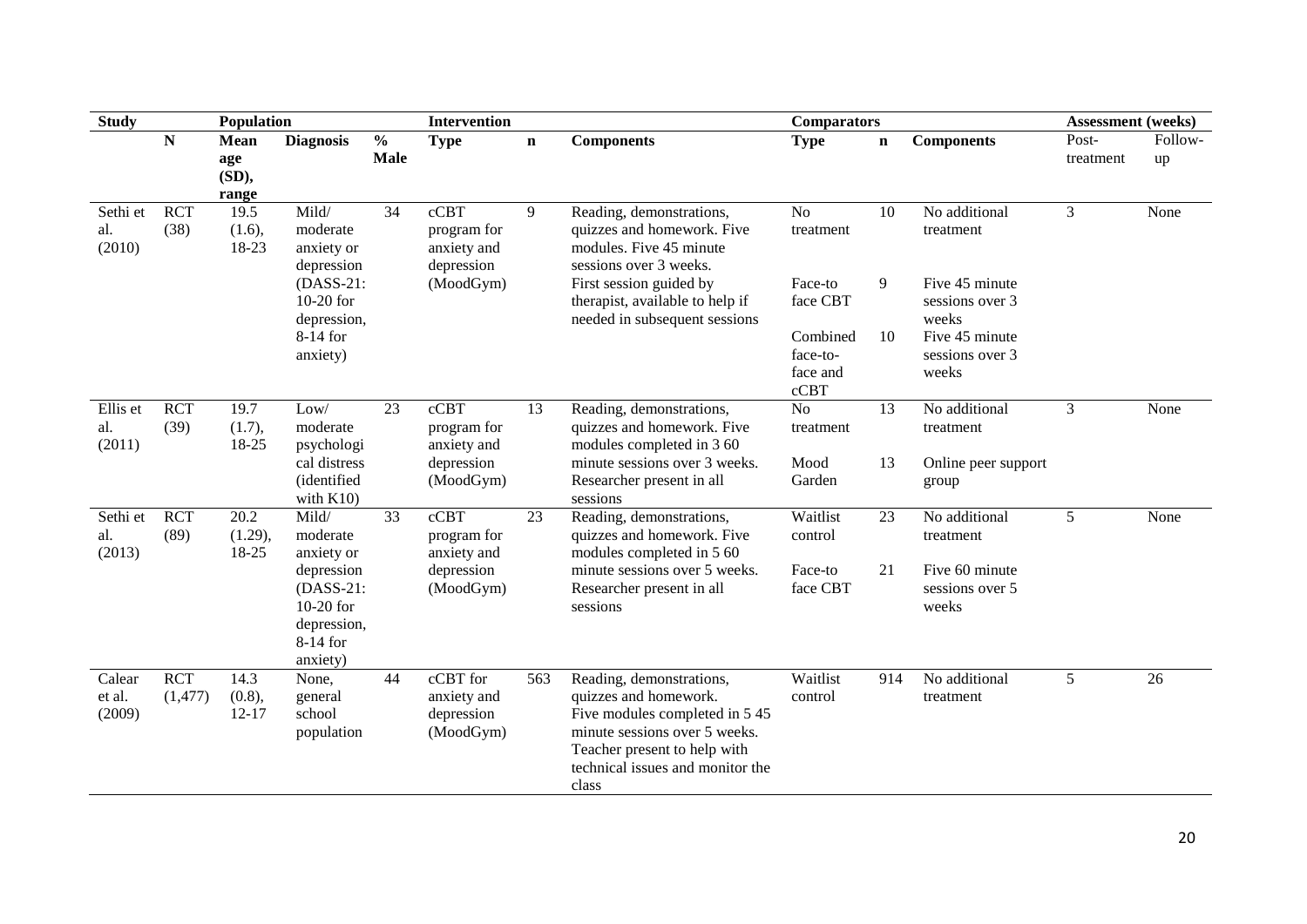| <b>Study</b>                     | <b>Population</b>  |                                      |                                                                               |                              | <b>Intervention</b>                                                           |             |                                                                                                                                                                | <b>Comparators</b>    |             |                                                | <b>Assessment</b> (weeks) |               |
|----------------------------------|--------------------|--------------------------------------|-------------------------------------------------------------------------------|------------------------------|-------------------------------------------------------------------------------|-------------|----------------------------------------------------------------------------------------------------------------------------------------------------------------|-----------------------|-------------|------------------------------------------------|---------------------------|---------------|
|                                  | N                  | <b>Mean</b><br>age<br>(SD),<br>range | <b>Diagnosis</b>                                                              | $\frac{6}{6}$<br><b>Male</b> | <b>Type</b>                                                                   | $\mathbf n$ | <b>Components</b>                                                                                                                                              | <b>Type</b>           | $\mathbf n$ | <b>Components</b>                              | Post-<br>treatment        | Follow-<br>up |
| Stallard<br>et al.<br>(2011)     | <b>RCT</b><br>(20) | <b>NR</b><br>(NR),<br>$11 - 17$      | Anxiety<br>disorder or<br>mild/<br>moderate<br>depression                     | 67                           | cCBT<br>program for<br>anxiety and<br>depression<br>(Think, Feel,<br>Do)      | 6           | Six 30-45 minute sessions over<br>six weeks, commonly in<br>participant's homes. Each<br>session facilitated by a<br>psychology assistant, teacher or<br>nurse | Waitlist<br>control   | 9           | No additional<br>treatment                     | 6 (waitlist<br>control 4) | None          |
| Tillfors<br>et al.<br>(2011)     | <b>RCT</b><br>(19) | 16.5<br>(1.6),<br>$15 - 21$          | Diagnosis<br>of social<br>anxiety                                             | 11                           | cCBT<br>program for<br>social<br>anxiety                                      | 9           | Information pages and<br>homework of essay questions<br>and quizzes. Nine weekly<br>sessions. Therapists reviewed<br>homework and gave email<br>feedback       | Waitlist<br>control   | 9           | No additional<br>treatment                     | 9                         | None          |
|                                  |                    |                                      |                                                                               |                              | Attention bias modification or cognitive bias modification of interpretations |             |                                                                                                                                                                |                       |             |                                                |                           |               |
| Bar-<br>Haim<br>et al.<br>(2011) | <b>RCT</b><br>(35) | 10.1<br>(0.5),<br><b>NR</b>          | High<br>anxiety<br>$(top 50\%$<br>of sample<br>distributio<br>n on<br>SCARED) | 42                           | <b>ABM</b><br>Dot probe<br>task with<br>face stimuli                          | 18          | Four 60 minute sessions over 2<br>weeks                                                                                                                        | Neutral<br>training   | 16          | Four 60 minute<br>sessions over 2 weeks        | 2                         | None          |
| Waters<br>et al.<br>(2013)       | <b>RCT</b><br>(37) | 9.6<br>(1.3),<br>$7 - 13$            | Clinically<br>anxious<br>$(ADIS-C/P)$<br>$\geq$ 4)                            | $\overline{38}$              | $\overline{ABM}$<br>Dot probe<br>task with<br>face stimuli                    | 18          | Four sessions a week for 3<br>weeks                                                                                                                            | Attention<br>training | 19          | Four sessions a week<br>for 3 weeks            | 3                         | None          |
| Li et al.<br>(2008)              | <b>RCT</b><br>(24) | <b>NR</b><br>$(NR)$ ,<br>18-22       | Social<br>anxiety<br>$(27\%$ with<br>highest<br>scores on<br>SIAS)            | 58                           | <b>ABM</b><br>Dot probe<br>task with<br>face stimuli                          | 12          | One 20 minute session per day<br>for 1 week                                                                                                                    | Neutral<br>training   | 12          | One 20 minute<br>session per day for 1<br>week |                           | None          |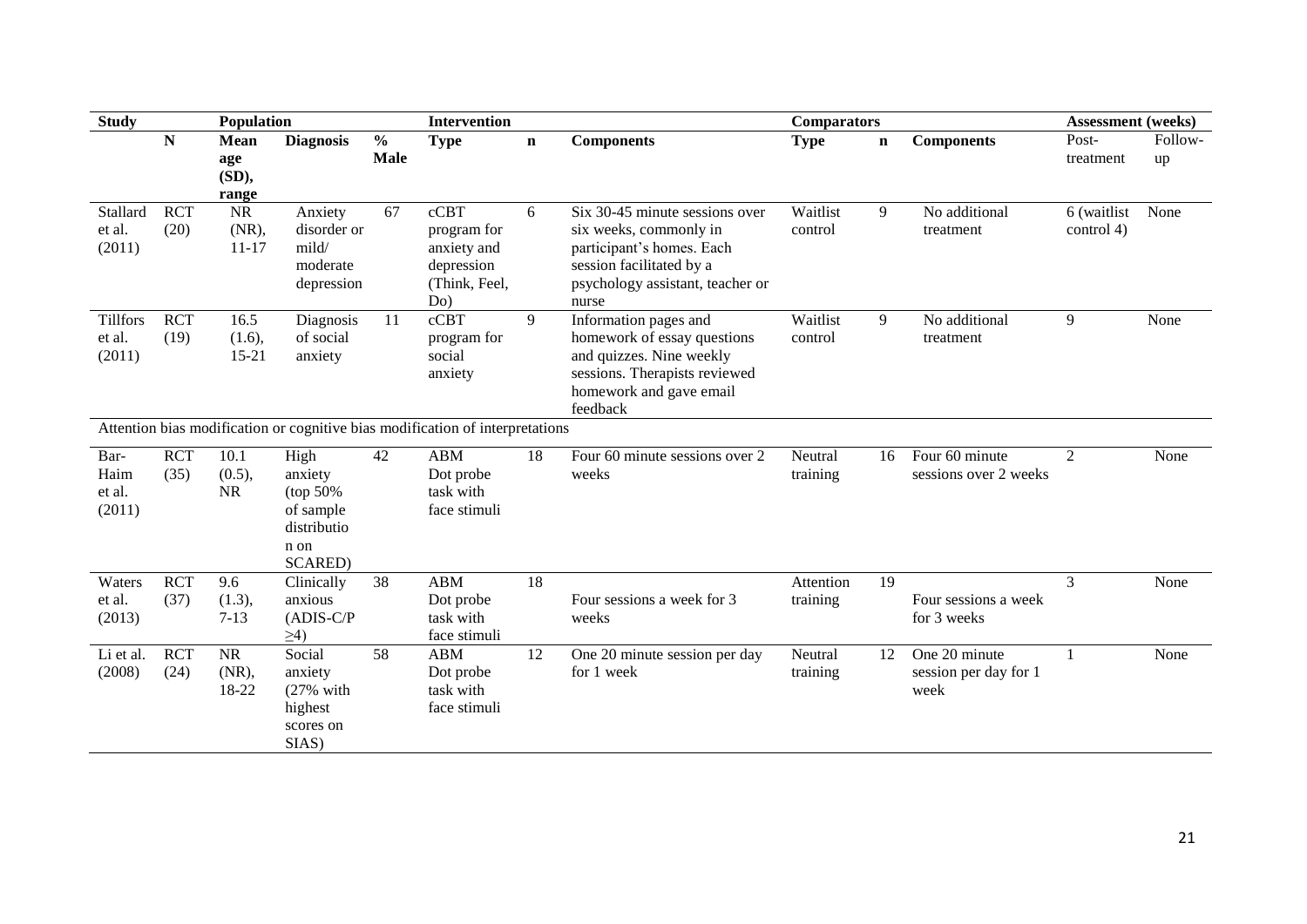| <b>Study</b>                     | Population                |                               |                                                                                                                      | Intervention                            |                                                                       |             | <b>Comparators</b>                                       |                                                    |             | <b>Assessment</b> (weeks)                                                                                              |                    |               |
|----------------------------------|---------------------------|-------------------------------|----------------------------------------------------------------------------------------------------------------------|-----------------------------------------|-----------------------------------------------------------------------|-------------|----------------------------------------------------------|----------------------------------------------------|-------------|------------------------------------------------------------------------------------------------------------------------|--------------------|---------------|
|                                  | ${\bf N}$                 | Mean<br>age<br>(SD),<br>range | <b>Diagnosis</b>                                                                                                     | $\overline{\frac{0}{0}}$<br><b>Male</b> | <b>Type</b>                                                           | $\mathbf n$ | <b>Components</b>                                        | <b>Type</b>                                        | $\mathbf n$ | <b>Components</b>                                                                                                      | Post-<br>treatment | Follow-<br>up |
| Sportel<br>et al.<br>(2013)      | <b>RCT</b><br>(240)       | 14.1<br>(0.7),<br>$12 - 15$   | Social<br>and/or test<br>anxiety<br>(RCADS:<br>girls $>10$ ,<br>boys $>9$ ;<br>TAI: girls<br>$>43$ , boys<br>$>38$ ) | 28                                      | ABM dot<br>probe tasks<br>and CBM-I<br>Word<br>fragment<br>completion | 86          | Two sessions per week for 10<br>weeks                    | N <sub>o</sub><br>treatment<br>Group<br><b>CBT</b> | 70<br>84    | No additional<br>treatment<br>Therapist-delivered,<br>3-10 per group. One<br>1.5 hour session per<br>week for 10 weeks | 12                 | 26 and<br>52  |
| Fu et<br>al.<br>(2013)           | <b>RCT</b><br>(28)        | 14.5<br>(1.8),<br>$12 - 17$   | Anxiety<br>disorder<br>(Chinese<br>version of<br><b>SCARED</b><br>>23                                                | 46                                      | CBM-I<br>Word<br>fragment<br>completion                               | 16          | Single session. Positive<br>completion tasks             | Neutral<br>training                                | 12          | Single session.<br>Positive and negative<br>completion tasks                                                           | Post-<br>session   | None          |
| Salemi<br>nk et<br>al.<br>(2011) | <b>RCT</b><br>(170)       | 14.5<br>(0.5),<br>$14 - 16$   | General<br>population                                                                                                | 46                                      | CBM-I<br>Word<br>fragment<br>completion                               | 73          | Single session, 45 minutes.<br>Positive completion tasks | Neutral<br>training                                | 75          | Single session.<br>Positive and negative<br>completion tasks                                                           | Post-<br>session   | None          |
| Teach<br>man et<br>al.<br>(2008) | <b>RCT</b><br>(61)        | 18.6<br>(0.9),<br><b>NR</b>   | Very high<br>spider fear<br>(Fear<br>Survey<br>Schedule-<br>III $\geq$ 5)                                            | 26                                      | CBM-I<br>Word<br>fragment<br>completion                               | 20          | Single session, 40 minutes.<br>Positive completion tasks | Neutral<br>training<br>No training                 | 21<br>20    | Single session.<br>Positive and negative<br>completion tasks.<br>No additional<br>treatment                            | Post-<br>session   | None          |
| Clerkin<br>et al.<br>(2011)      | $\overline{RCT}$<br>(100) | 18.8<br>(1.0),<br><b>NR</b>   | High in<br><b>OCD</b><br>symptoms<br>$(>28$ on<br>the OCI-R)                                                         | 45                                      | CBM-I<br>Word<br>fragment<br>completion                               | 50          | Single session. Positive<br>completion tasks             | Neutral<br>training                                | 50          | Single session.<br>Positive and negative<br>completion tasks                                                           | Post-<br>session   | None          |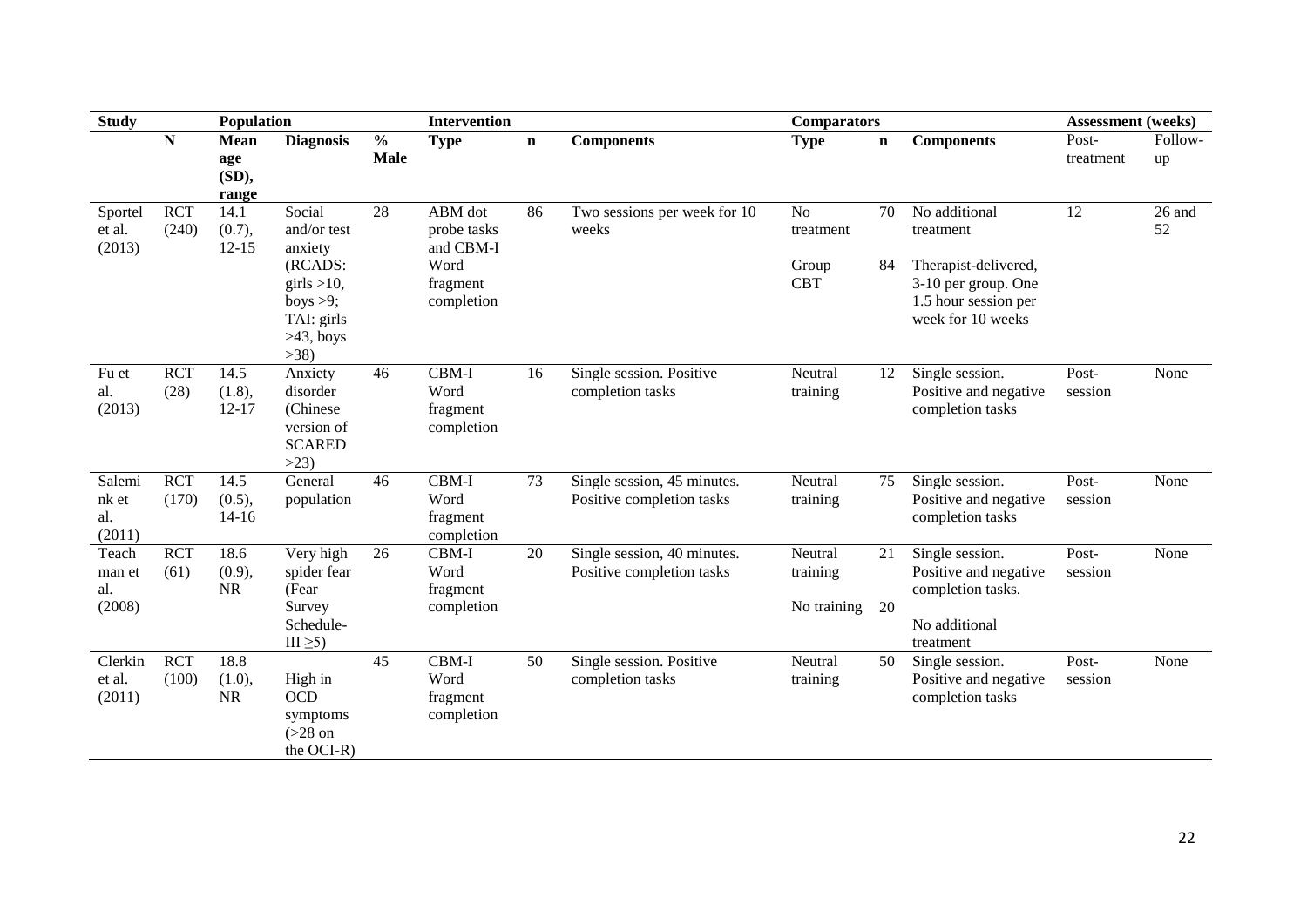| <b>Study</b>              | <b>Intervention</b><br>Population |                                      |                                                                                                   |                              |                                                |             | <b>Comparators</b>                                                                                         |                                            |             | <b>Assessment</b> (weeks)                                                                |                    |                 |
|---------------------------|-----------------------------------|--------------------------------------|---------------------------------------------------------------------------------------------------|------------------------------|------------------------------------------------|-------------|------------------------------------------------------------------------------------------------------------|--------------------------------------------|-------------|------------------------------------------------------------------------------------------|--------------------|-----------------|
|                           | N                                 | <b>Mean</b><br>age<br>(SD),<br>range | <b>Diagnosis</b>                                                                                  | $\frac{0}{0}$<br><b>Male</b> | <b>Type</b>                                    | $\mathbf n$ | <b>Components</b>                                                                                          | <b>Type</b>                                | $\mathbf n$ | <b>Components</b>                                                                        | Post-<br>treatment | Follow-<br>up   |
| Micco<br>et al.<br>(2013) | <b>RCT</b><br>(45)                | 18.3<br>(1.9),<br>$14 - 21$          | $BDI-II \geq$<br>14                                                                               | 27                           | CBM-I<br>Word<br>fragment<br>completion        | 23          | Four 30 minute sessions over<br>the course of 2 weeks. Positive<br>completion tasks                        | Neutral<br>training                        | 22          | Four 30 minute<br>sessions over the<br>course of 2 weeks.<br>Neutral filler<br>scenarios | $\overline{2}$     | $\overline{2}$  |
|                           |                                   |                                      | Computerised problem solving therapy                                                              |                              |                                                |             |                                                                                                            |                                            |             |                                                                                          |                    |                 |
| Hoek et<br>al.<br>(2012)  | <b>RCT</b><br>(45)                | 16.1<br>(2.3),<br>$12 - 21$          | Mild/<br>moderate<br>anxiety or<br>depression<br>$(CES-D)$<br>$>40$ ,<br><b>HADS-A</b><br>$>14$ ) | 24                           | Computerise<br>d problem<br>solving<br>therapy | 22          | One lesson per week for 5<br>weeks                                                                         | Waitlist<br>control                        | 23          | No additional<br>treatment                                                               | 5                  | $\overline{12}$ |
|                           |                                   | Mobile phone self-monitoring         |                                                                                                   |                              |                                                |             |                                                                                                            |                                            |             |                                                                                          |                    |                 |
| Kauer<br>et al.<br>(2012) | <b>RCT</b><br>(118)               | 18.0<br>(3.2),<br>14-24              | Mild or<br>moderate<br>mental<br>health<br>difficulties<br>(K10>16)                               | 30                           | Self-<br>monitoring<br>with mobile<br>phone    | 50          | Recording of mood and related<br>behaviours over 2-4 weeks                                                 | Non-<br>therapeutic<br>mobile<br>phone use | 33          | Recording of non-<br>emotional factors<br>over 2-4 weeks                                 | $2 - 4$            | 6               |
| Computerised exposure     |                                   |                                      |                                                                                                   |                              |                                                |             |                                                                                                            |                                            |             |                                                                                          |                    |                 |
| Muris<br>et al.<br>(1998) | <b>RCT</b><br>(26)                | 12.6<br>(2.5),<br>$8 - 17$           | Diagnosis<br>of spider<br>phobia<br>rated by                                                      | $\overline{0}$               | Computerise<br>d exposure<br>to spiders        | 8           | 2.5 hour single session                                                                                    | In vivo<br>spider<br>exposure              | 9           | 2.5 hour single<br>session                                                               | Post-<br>session   | None            |
|                           |                                   |                                      | the DISC-<br>$\mathbf R$                                                                          |                              |                                                |             |                                                                                                            | <b>EMDR</b>                                | 9           | 2.5 hour single<br>session                                                               |                    |                 |
| <b>CBT</b> website        |                                   |                                      |                                                                                                   |                              |                                                |             |                                                                                                            |                                            |             |                                                                                          |                    |                 |
| Cox et<br>al.<br>(2010)   | <b>RCT</b><br>(85)                | 10.9<br>(2.2),<br>$7 - 16$           | Hospitalise<br>d overnight<br>following<br>an                                                     | 69                           | Cognitive<br>and<br>resiliency<br>theory-based | 29          | Participants could access the<br>website as often as they wished<br>Parents sent an information<br>booklet | N <sub>o</sub><br>treatment                | 27          | No additional<br>treatment                                                               | $4 - 6$            | $22 - 24$       |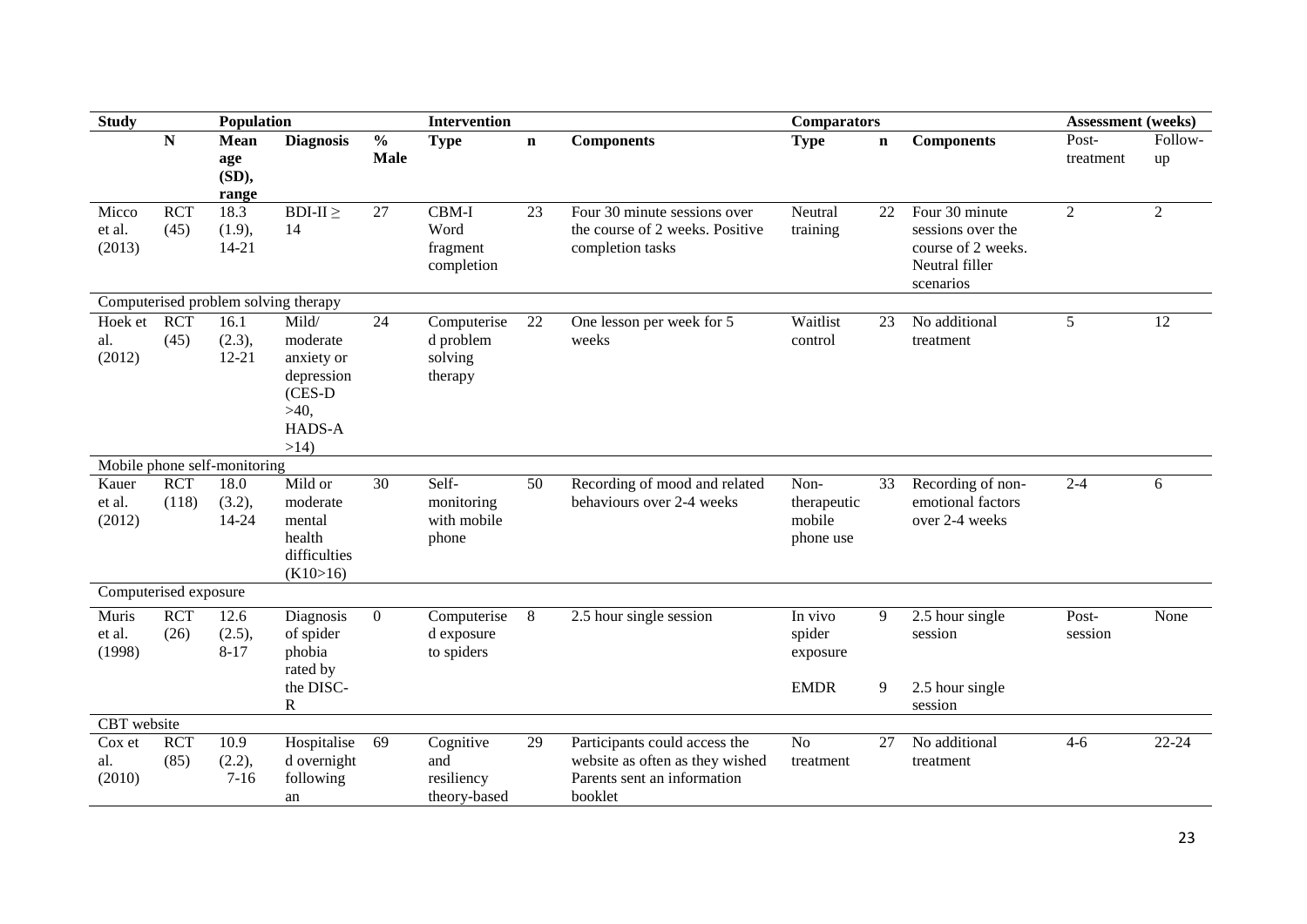| <b>Study</b> |           | <b>Population</b>                    |                          |                              | <b>Intervention</b> |             |            |      | Comparators |                   | <b>Assessment</b> (weeks) |               |
|--------------|-----------|--------------------------------------|--------------------------|------------------------------|---------------------|-------------|------------|------|-------------|-------------------|---------------------------|---------------|
|              | <b>TA</b> | <b>Mean</b><br>age<br>(SD),<br>range | <b>Diagnosis</b>         | $\frac{6}{9}$<br><b>Male</b> | <b>Type</b>         | $\mathbf n$ | Components | Type | $\mathbf n$ | <b>Components</b> | Post-<br>treatment        | Follow-<br>up |
|              |           |                                      | unintention<br>al injury |                              | website             |             |            |      |             |                   |                           |               |

*Note*. ABM=Attention bias modification; ADIS-C/P=Anxiety Disorders Interview Schedule for DSM-IV: Child and Parent Version; BDI=Beck Depression Inventory; CBM-I=Cognitive bias modification of interpretations; cCBT=Computerised cognitive behavioural therapy; CDRS-R=Children's Depression Rating Scale-Revised; Depression CES-D=Centre for Epidemiologic Studies Depression Rating Scale; DASS-21=Depression Anxiety Stress Scale-21; DSM=Diagnostic and Statistical Manual of Mental Disorders; EMDR=Eye movement desensitisation and reprocessing; HADS-A=Hospital Anxiety and Depression Scale; K10=Kessler Psychological Distress Scale; N=Number of participants randomised; n=Number of participants in the analysis for intervention or control group; NR=Not reported; OCD=Obsessive compulsive disorder; OCI-R=Obsessive compulsive inventory – revised; PHQ-9=Patient Health Questionnaire depression scale; RADS-2=Reynolds' Adolescent Depression Scale-2nd Edition; RCADS=Revised Children's Anxiety and Depression Scale; SCARED=Screen for Child Anxiety Related Emotional Disorders; SIAS=Social Interaction Anxiety Scale; TAI=Test Anxiety Inventory.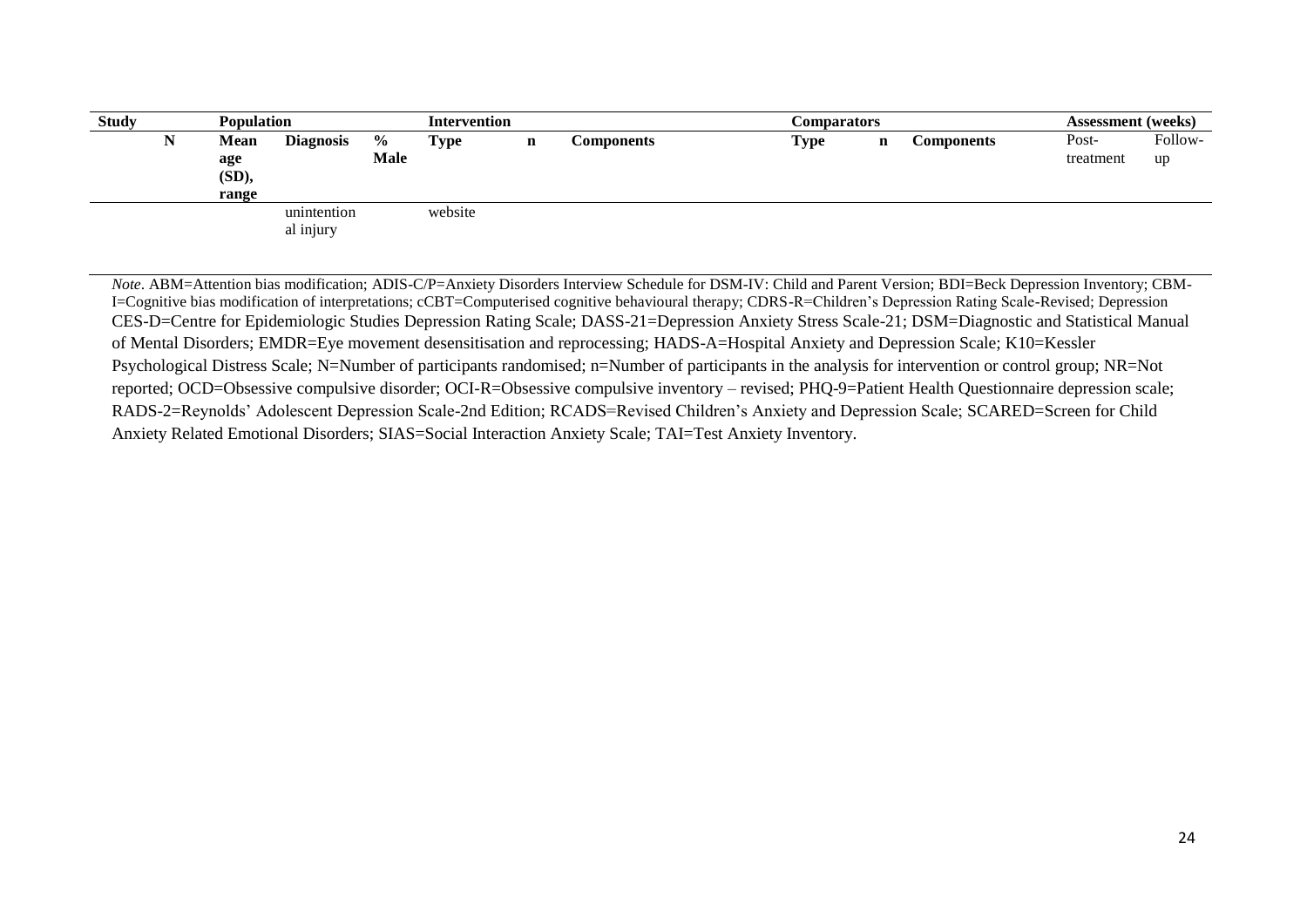| <b>Intervention</b>                                               | <b>Study</b>                                                                                                  | <b>Reason for</b><br>downgrading                                                                                                      | <b>GRADE</b><br>evidence<br>quality | <b>Self-rated outcome</b> |             |                             |                |                |           | <b>Clinician-rated outcome</b> |       |
|-------------------------------------------------------------------|---------------------------------------------------------------------------------------------------------------|---------------------------------------------------------------------------------------------------------------------------------------|-------------------------------------|---------------------------|-------------|-----------------------------|----------------|----------------|-----------|--------------------------------|-------|
|                                                                   |                                                                                                               |                                                                                                                                       |                                     | $\bf k$                   | $\mathbf N$ | <b>SMD</b> (95% CI)         | $I^2$          | $\bf k$        | ${\bf N}$ | <b>SMD</b> (95% CI)            | $I^2$ |
| cCBT for<br>anxiety in<br>children                                | Khanna 2010<br>March 2009                                                                                     | Insufficient sample<br>size, indirect<br>intervention (high<br>therapist input)                                                       | Low                                 | $\overline{2}$            | 91          | $-0.20$<br>$(-0.62, 0.21)$  | $0\%$          | $\overline{2}$ | 91        | $-0.75,$<br>$(-1.27, -0.24)$   | 26%   |
| cCBT for<br>anxiety in<br>young people                            | <b>Ellis</b> 2011<br>Sethi 2010<br>Sethi 2013<br>Spence 2011<br>Stallard 2011<br>Wuthrich 2012                | Insufficient sample<br>size, indirect<br>intervention<br>(therapist input in all<br>studies), important<br>inconsistency <sup>1</sup> | Low                                 | 6                         | 220         | $-0.77$<br>$(-1.45, -0.09)$ | 81%            | 2              | 114       | $-1.09$<br>$(-1.49, -0.68)$    | 0%    |
| cCBT for<br>anxiety in<br>young people<br>(general<br>population) | Calear 2009                                                                                                   | Indirect comparator<br>(waitlist control)                                                                                             | Moderate                            | 1                         | 1,273       | $-0.15$<br>$(-0.26, -0.03)$ | $N\setminus A$ |                |           |                                |       |
| cCBT for<br>depression in<br>young people                         | Clarke 2009<br><b>Ellis</b> 2011<br>Fleming 2012<br>Sethi 2010<br>Sethi 2013<br>Stallard 2011<br>Stasiak 2014 | Insufficient sample<br>size, important<br>inconsistency                                                                               | Low                                 | $\tau$                    | 279         | $-0.62$<br>$(-1.13, -0.11)$ | 73%            | $\overline{2}$ | 64        | $-1.29$<br>$(-2.87, 0.29)$     | 86%   |
| cCBT for<br>depression in<br>young people<br>(general             | Calear 2009                                                                                                   | Cluster randomised<br>study with waitlist<br>control                                                                                  | Moderate                            |                           | 1,280       | $-0.15$<br>$(-0.26, -0.03)$ | $\rm N/A$      |                |           |                                |       |

Table 2 Evidence summary for interventions versus non-therapeutic control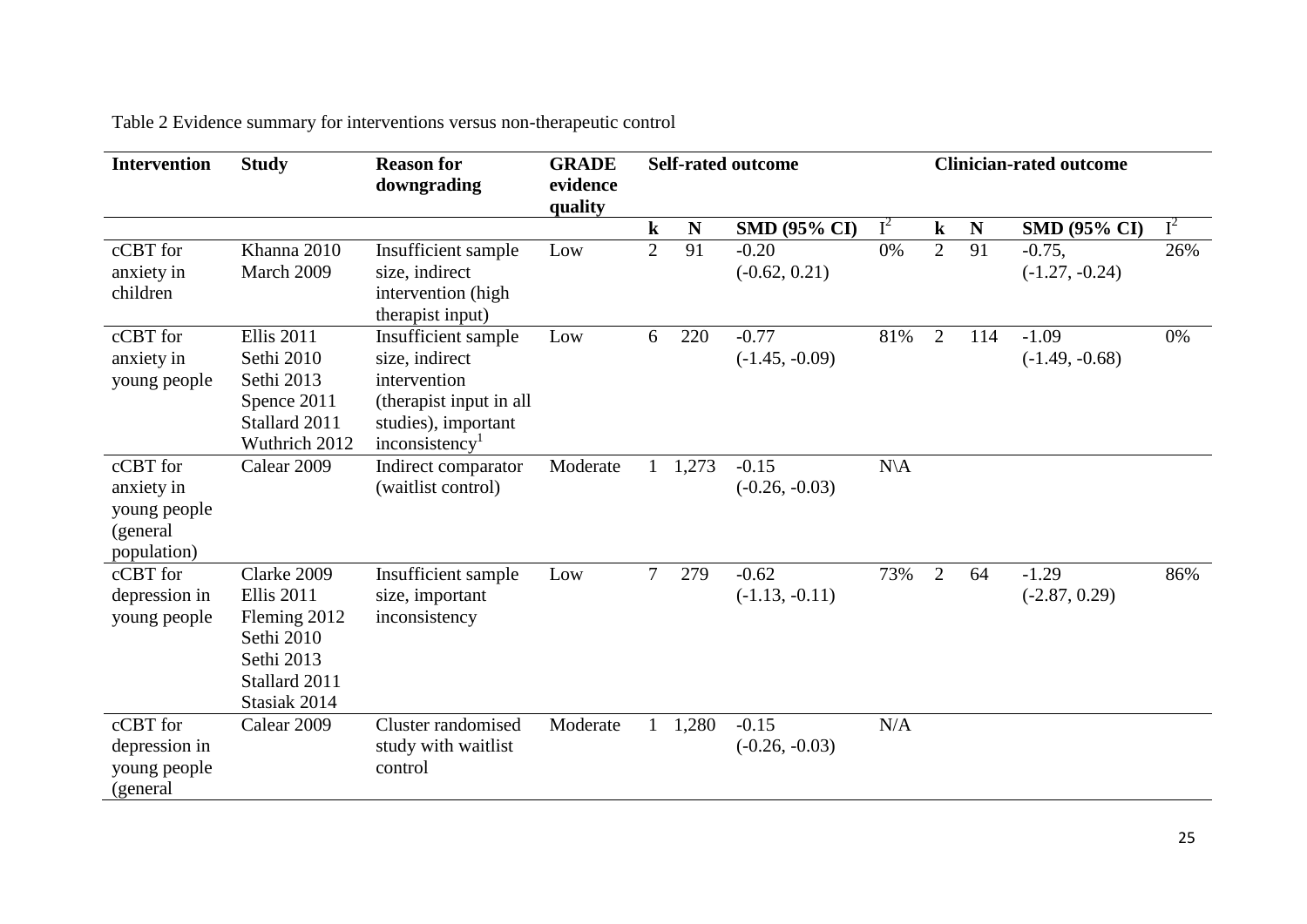| population)                                                   |                              |                                                                                                                         |          |                |     |                             |     |              |    |                             |     |
|---------------------------------------------------------------|------------------------------|-------------------------------------------------------------------------------------------------------------------------|----------|----------------|-----|-----------------------------|-----|--------------|----|-----------------------------|-----|
| cCBT for<br>social anxiety<br>in young<br>people              | Tillfors 2011                | Insufficient sample<br>size, indirect<br>intervention (some<br>therapist input) and<br>comparator (waitlist<br>control) | Low      |                | 18  | $-1.22$<br>$(-2.25, -0.19)$ | N/A |              |    |                             |     |
| ABM for<br>mixed anxiety<br>disorders in<br>children          | Bar-Haim 2011<br>Waters 2013 | Insufficient sample<br>size                                                                                             | Moderate | $\overline{2}$ | 68  | $-0.19$<br>$(-0.69, 0.32)$  | 9%  | $\mathbf{1}$ | 34 | $-0.95$<br>$(-1.66, -0.23)$ | N/A |
| ABM for<br>social anxiety<br>in young<br>people               | Li 2008                      | Insufficient sample<br>size                                                                                             | Low      |                | 24  | $-0.26$<br>$(-1.06, 0.54)$  | N/A |              |    |                             |     |
| ABM/CBM-I<br>for social or<br>test anxiety in<br>young people | Sportel 2013                 | Insufficient sample<br>size                                                                                             | Moderate | $\mathbf{1}$   | 156 | $-0.05$<br>$(-0.36, 0.27)$  | N/A |              |    |                             |     |
| CBM-I for<br>anxiety in<br>young people                       | Fu 2013<br>Salemink 2011     | Insufficient sample<br>size                                                                                             | Moderate | $\overline{2}$ | 176 | 0.17<br>$(-0.13, 0.46)$     | 0%  |              |    |                             |     |
| CBM-I for<br>depression in<br>young people                    | Micco 2013                   | Insufficient sample<br>size                                                                                             | Low      | 1              | 45  | $-0.10$<br>$(-0.69, 0.48)$  | N/A |              |    |                             |     |
| CBM-I for<br>phobia in<br>young people                        | Teachman<br>2008             | Insufficient sample<br>size                                                                                             | Low      |                | 40  | $-0.14$<br>$(-0.76, 0.48)$  | N/A |              |    |                             |     |
| CBM-I for<br>OCD in young<br>people                           | Clerkin 2011                 | Insufficient sample<br>size, indirect<br>intervention<br><i>(immediate)</i>                                             | Low      | 1              | 100 | $-0.23$<br>$(-0.63, 0.16)$  | N/A |              |    |                             |     |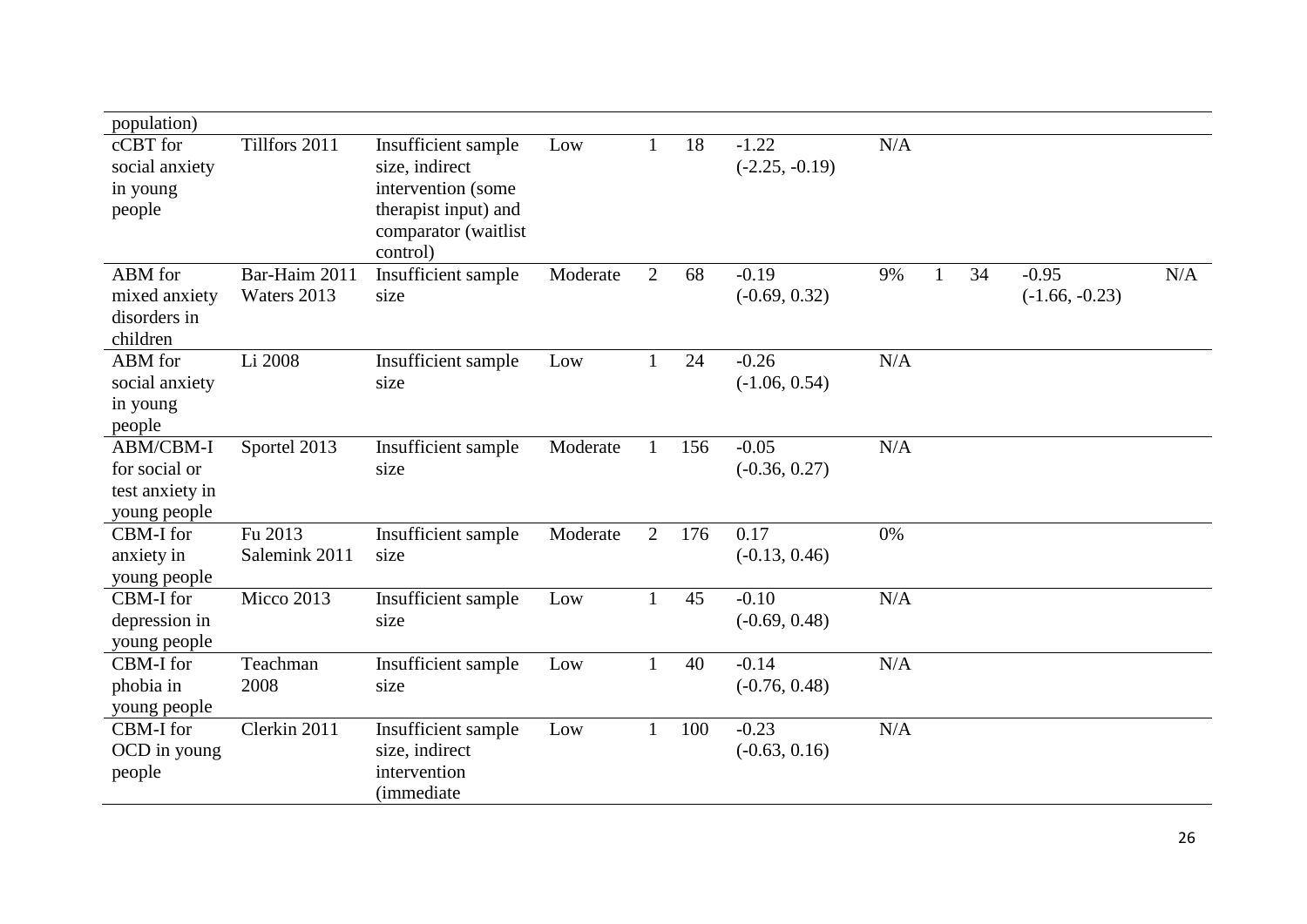|                                                                                  |                  | assessment after<br>single treatment)                                                                                                         |          |    |                                                                               |            |    |                         |     |
|----------------------------------------------------------------------------------|------------------|-----------------------------------------------------------------------------------------------------------------------------------------------|----------|----|-------------------------------------------------------------------------------|------------|----|-------------------------|-----|
| cPST in<br>adolescents<br>and young<br>people                                    | <b>Hoek 2012</b> | Insufficient sample<br>size, ROB (high<br>attrition), indirect<br>comparator (waitlist)<br>control)                                           | Low      | 45 | Anxiety: 0.12<br>$(-0.46, 0.71)$<br>Depression:<br>$-0.04$<br>$(-0.63, 0.54)$ | N/A        |    |                         |     |
| Mobile phone<br>application for<br>young people                                  | Kauer 2012       | Insufficient sample<br>size, ROB (potential<br>assessment bias)                                                                               | Low      | 83 | Anxiety: 0.08<br>$(-0.36, 0.52)$<br>Depression: 0.11<br>$(-0.33, 0.55)$       | N/A<br>N/A |    |                         |     |
| Computerised<br>exposure for<br>spider phobia<br>in children and<br>young people | Muris 1998       | Insufficient sample<br>size, ROB (high<br>attrition), indirect<br>intervention<br><i>(immediate)</i><br>assessment after<br>single treatment) | Very low | 17 | $-0.01$<br>$(-0.96, 0.94)$                                                    | N/A        | 17 | 0.47<br>$(-0.50, 1.44)$ | N/A |
| Website for<br>PTSD in<br>children and<br>young people                           | <b>Cox 2010</b>  | Insufficient sample<br>size, ROB (high<br>attrition)                                                                                          | Low      | 56 | $-0.21$<br>$(-0.73, 0.32)$                                                    | N/A        |    |                         |     |

<sup>1</sup>Important heterogeneity for self-rated, but not for clinician-rated outcome

*Note*. ABM=Attention bias modification; CBM-I=Cognitive bias modification of interpretation; cCBT=Computerised cognitive behavioural therapy; PTSD=Post-traumaitc stress disorder; cPST=Computerised problem solving therapy;  $I^2$ =Measure of inconsistency (proportion of total variability explained by heterogeneity); k=Number of studies; N=Number of participants in the analysis; N/A=not applicable; OCD=Obsessive compulsive disorder; PTSD=Post traumatic stress disorder; ROB=Risk of bias; SMD=Standardised mean difference.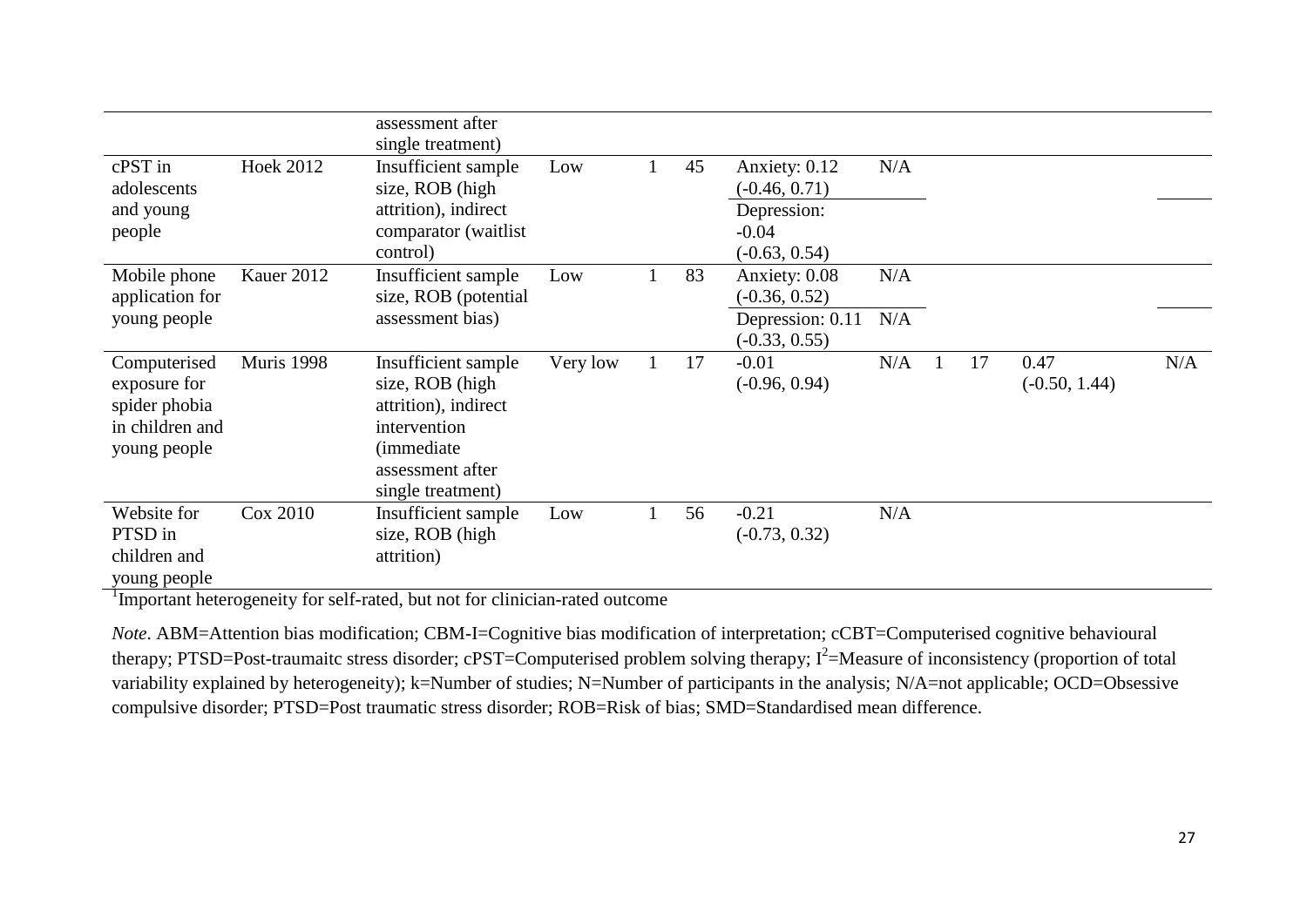| <b>Intervention</b><br>and<br>comparator                                        | <b>Study</b>                               | <b>Reason for</b><br>downgrading                                                                                                       | <b>GRADE</b><br>evidence<br>quality | <b>Self-rated outcome</b> |             |                            |                |              |      | <b>Clinician-rated outcome</b>             |       |
|---------------------------------------------------------------------------------|--------------------------------------------|----------------------------------------------------------------------------------------------------------------------------------------|-------------------------------------|---------------------------|-------------|----------------------------|----------------|--------------|------|--------------------------------------------|-------|
|                                                                                 |                                            |                                                                                                                                        |                                     | $\bf k$                   | $\mathbf N$ | <b>SMD</b> (95% CI)        | $\mathbf{I}^2$ |              | k N  | <b>SMD</b> (95%)<br>$\mathbf{C}\mathbf{D}$ | $I^2$ |
| cCBT versus<br>face-to-face<br>CBT for anxiety<br>in children                   | Khanna<br>2010                             | Insufficient sample<br>size, indirect<br>intervention (high<br>therapist input)                                                        | Low                                 |                           | 33          | $-0.05$<br>$(-0.73, 0.64)$ | N/A            |              | 1 33 | $-0.15$<br>$(-0.83, 0.54)$                 | N/A   |
| cCBT versus<br>face-to-face<br><b>CBT</b> for anxiety<br>in young people        | Sethi 2010<br>Sethi 2013<br>Spence<br>2011 | Insufficient sample<br>size, indirect<br>intervention (therapist)<br>input in all studies),<br>important<br>inconsistency <sup>1</sup> | Low                                 | 3                         | 151         | $-0.04$<br>$(-0.36, 0.28)$ | 0%             |              | 1 88 | $-0.13$<br>$(-0.55, 0.29)$                 | N/A   |
| cCBT versus<br>face-to-face<br>CBT for<br>depression in<br>young people         | Sethi 2010<br>Sethi 2013                   | Insufficient sample<br>size, indirect<br>intervention (therapist<br>input in all studies),<br>important<br>inconsistency               | Low                                 | $\overline{2}$            | 63          | 1.65(0.88, 2.41)           | 30%            |              |      |                                            |       |
| cCBT versus<br>face-to-face<br>counselling for<br>depression in<br>young people | Merry 2012                                 | Insufficient sample<br>size, indirect control<br>(not all participants<br>received counselling)                                        | Low                                 |                           | 187         | $-0.23(-0.51,$<br>0.06)    | N/A            | $\mathbf{1}$ | 187  | $-0.11(-0.40,$<br>0.18)                    | N/A   |
| ABM/CBM-I<br>versus group<br>CBT for social<br>or test anxiety in               | Sportel<br>2013                            | Insufficient sample<br>size                                                                                                            | Moderate                            |                           | 170         | $-0.20$ $(-0.50,$<br>0.11) | N/A            |              |      |                                            |       |

# Table 3 Evidence summary for interventions versus an active intervention